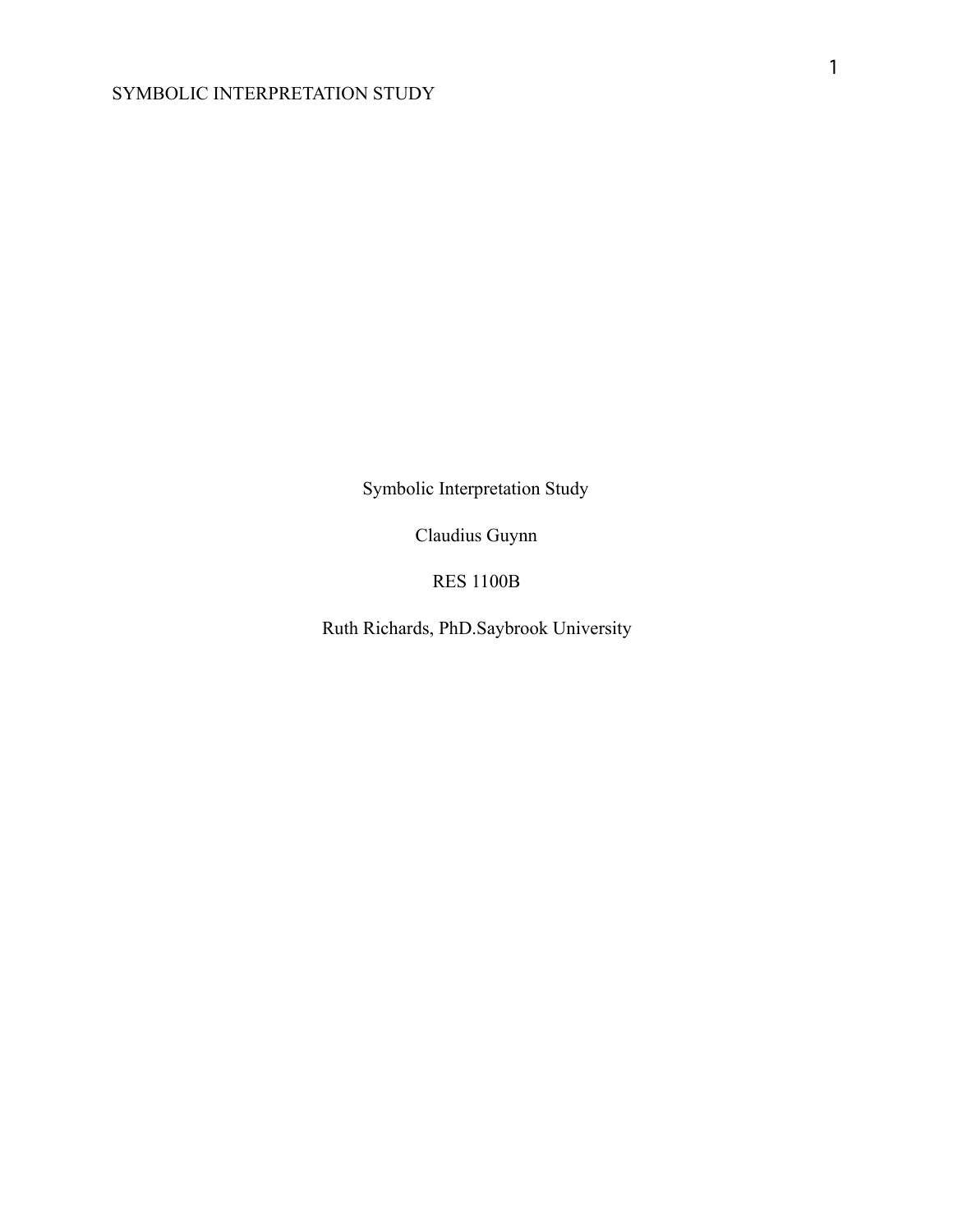i

# Abstract

For at least the last 40 years, the approach to teaching secondary mathematics has been virtually unchanged; quiz on old material, teach new material, practice new material, quiz on old material. While the methods on teaching the new material has changed, as well as the technology used, the approach is the same. At the same time, students are losing interest and, in turn, their standardized performances have also diminished. Secondary mathematics, as a result, is in need of being revamped. In the following study, a different approach to the opening 15 minutes is applied and tested whether the first 15 minutes can affect the rest of the learning process.

# SYMBOLIC INTERPRETATION STUDY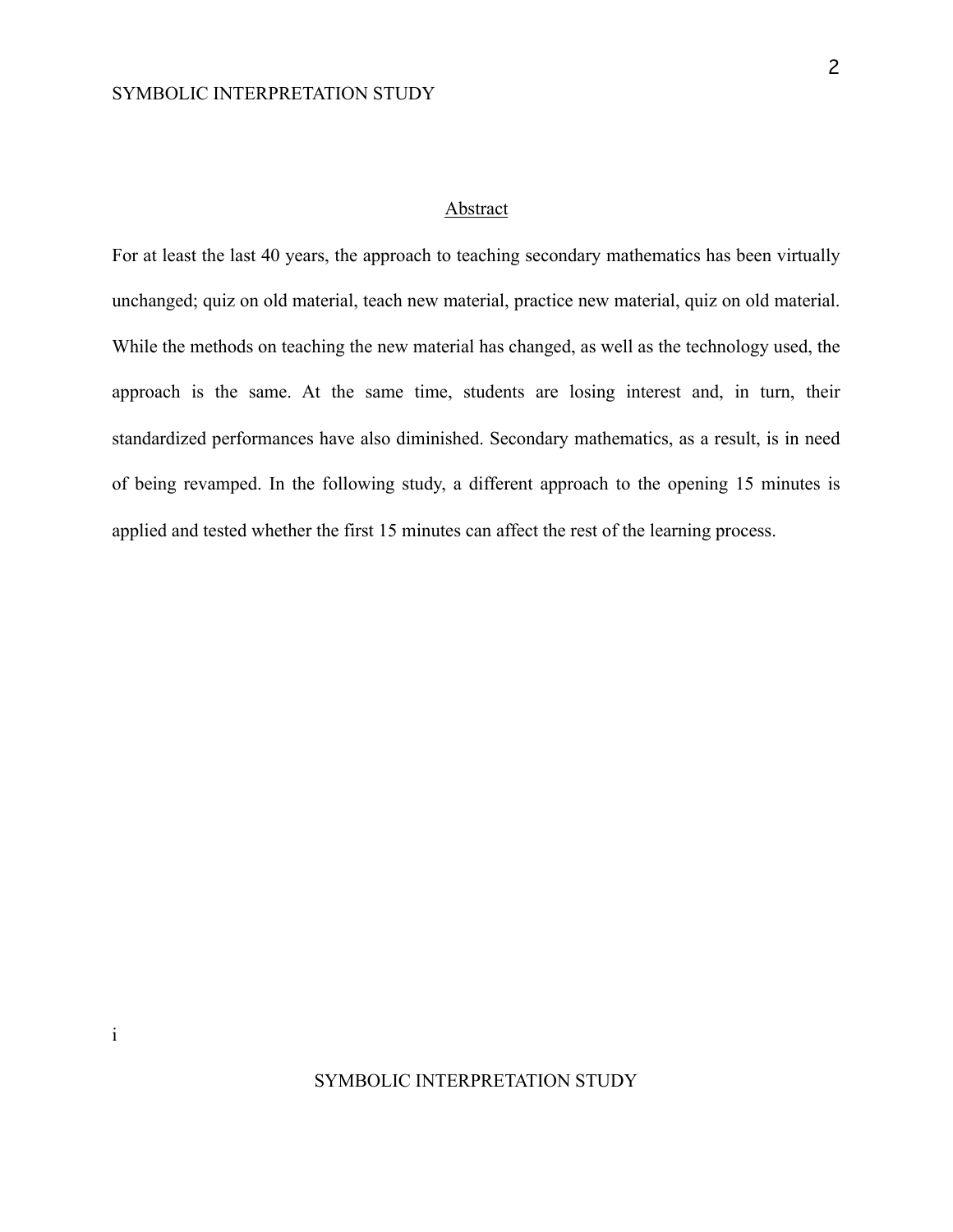## Claudius Guynn

Saybrook University

# **Introduction**

The performance of secondary students is constantly under public criticism (Chappell, 2013). Despite the defense of some educators that old approaches still work (Hibbs, 2010), it is obvious to most observers that something needs to be changed. Through personal experiences and research, this author proposes in the following paper that these difficulties can be alleviated through the proper application of the basic concepts of teaching symbolically through dreams, song lyrics, poetry, and other avenues of metaphor.

The purpose of this study is to test the effectiveness of using a symbolic interpretation at the beginning of class on improving academic performance in a high school mathematics class. Although this study focuses on mathematics class, it is hoped that this can also be applied to other disciplines.

# **Literature Review**

### **Cultural History of Dreams**

The foundation of this project is the interpretation and importance of dreams. Therefore, it is important start with a brief history of dreams and its place in the cultures during these times. It can be inferred that people have been dreaming since the dawning of man. The first evidence of this came from tablets dating back to 4000 B.C. The first evidence of a reference to dream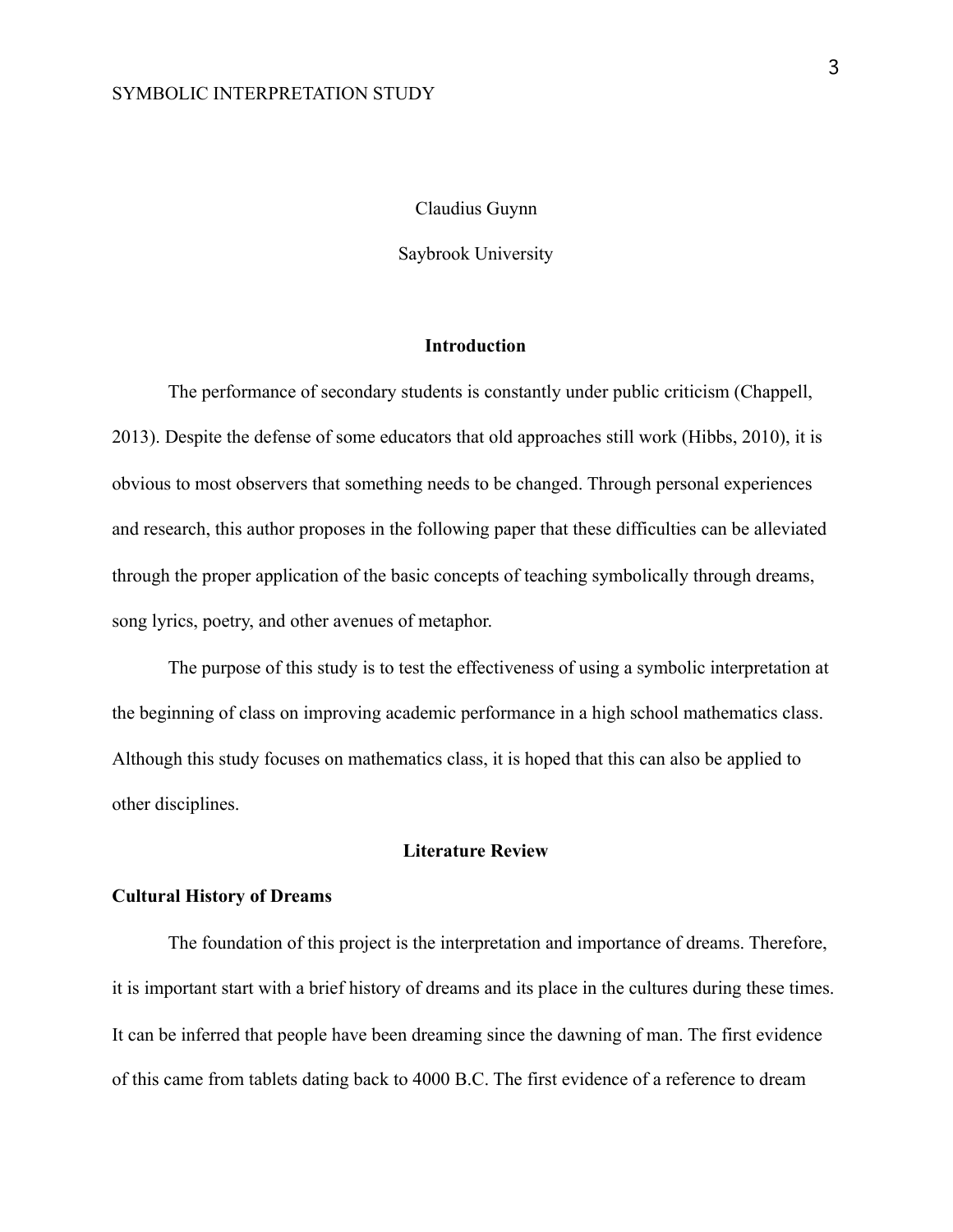interpretation was the ancient Egyptians about 1350 B.C. They believed that dreams were messages from the gods. They believed that the gods would give villagers advance warnings of disasters or good fortune by giving them messages in their dreams. Ancient Egyptians are also known to be the initiators of a process called "dream incubation" where the person would sleep in a temple and, upon waking the next morning, would consult a priest called a Master of Secret Things, who would interpret the previous night's dream (Schulze, 2007).

In Greece, many centuries later, there is evidence that dream analysis was practiced. In Homer's *The Illiad,* there is a scene where Agamemnon received instructions from Zeus in a dream. But the Greeks used dreams one step further because they used dreams to aid in physical healing. As with the "dream incubation" of the Egyptians, the Greeks would send an ailing person to a temple and perform rituals and continuation this routine until this person received the necessary dream that showed that the person was healed of his or her physical condition (Schulze, 2007).

Much like today's dream theories, Greece had its share of skeptics. In the 5<sup>th</sup> century, the Greek philosopher Heraclitus stated that he suggested that dreams were a product of one's own mind. Aristotle negated one belief of the day and promoted another. On one hand, Aristotle he began to study dreams in a rational way and concluded that dreams were mere reflections about the waking events of previous days of the dreamer (Schulze, 2007).

On the other hand, Aristotle helped to advance the notion that dreams could enhance physical health. He promoted the idea of medicine being more holistic by asking an ailing patient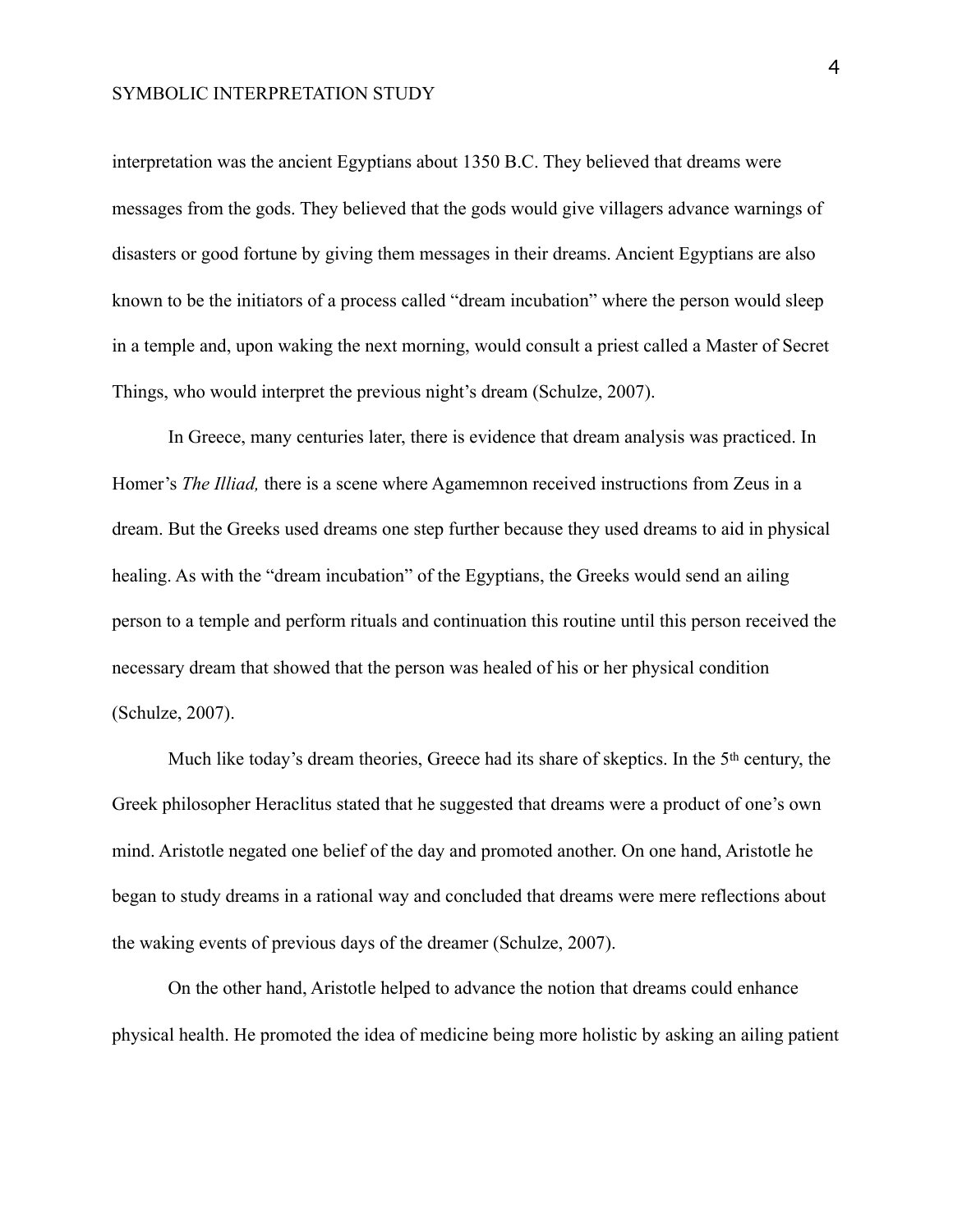about recent dreams to help to diagnose the patient's deeper source of the ailment (Schulze, 2007).

Given the importance of dreams in these previous cultures, they became more culturally important during Biblical times with emergence of Christianity. Christians viewed dreams as having a supernatural element. At this time, the notion that dreams were messages from one supreme God. As a result, many men of Christianity started to preach that this singular God could be revealed through dreams (Schulze, 2007).

Among these men were St. Augustine and St. Jerome. Both of these religious icons claimed that the directions of their lives were dramatically affected by their dreams. Similarly, Mohammed claimed that much of the text of the Koran were direct results of dreams, as well as interpretation of many of his disciples dreams (Schulze, 2007).

Many centuries later, Martin Luther had an opposite view of the value of dreams. He believed that dreams were the work of the devil. He believed that only the church could interpret God's word. Therefore, he believed that revelations made to individuals were inherently evil (Schulze, 2007).

## **Freud and Jung**

Sigmund Freud is generally credited with the modern emphasis on dream interpretation. Although earlier research was made previous to this, Freud's *The Interpretation of Dreams,*  published in 1899, is the first evidence of this modern movement. Freud, as neurologist, first introduced the idea of the unconscious. He believed that the only conscious path to this unconsciousness was through a method called free association. He also believed that dreams,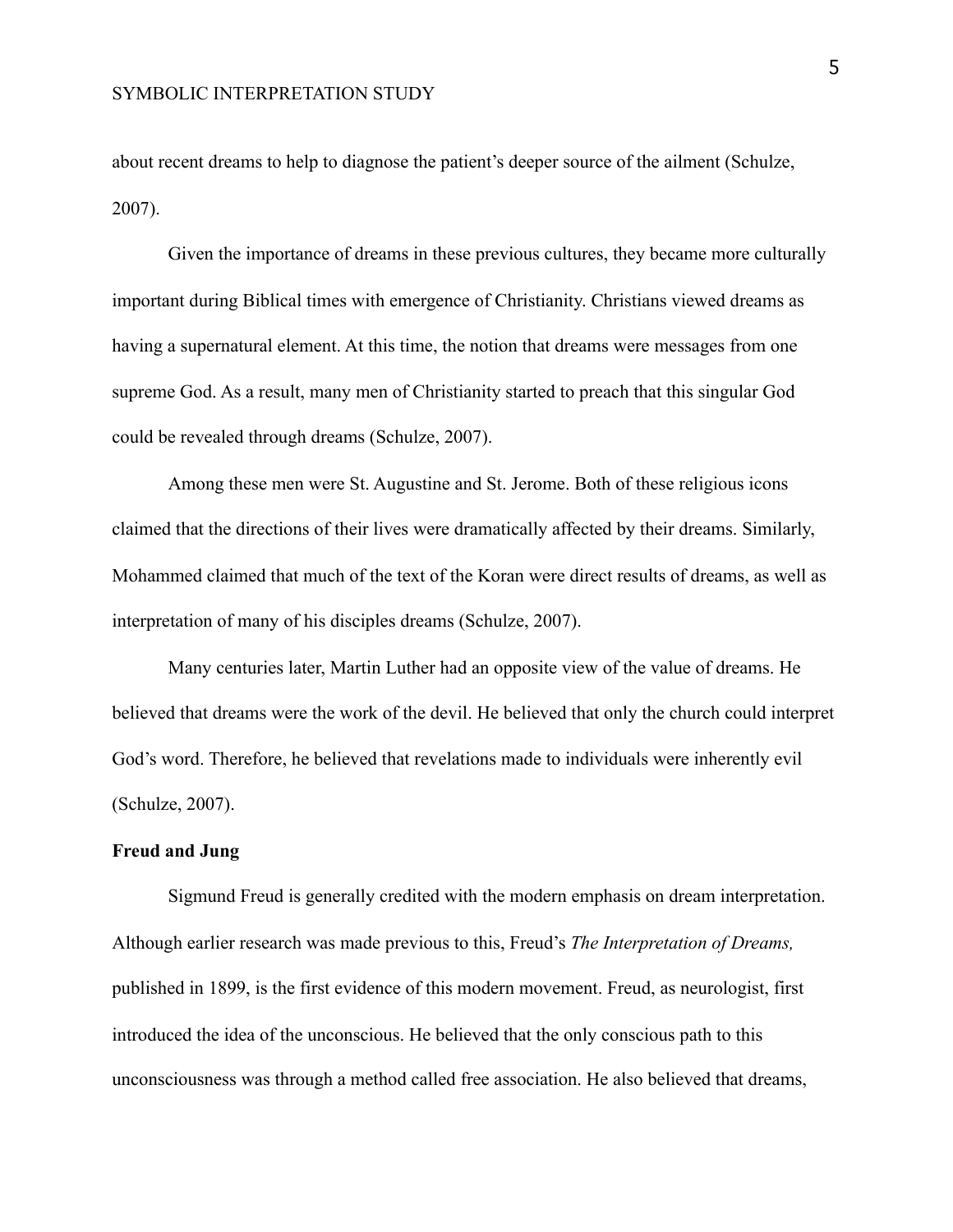which were part of the unconscious, were expressions of waking life's wish fulfillments (Cambry & Carter, 2004).

In 1906, Carl Jung was a young medical doctor practicing in Zurich, Switzerland. At this time, Jung was treating patients with physical problems with this method of free association. He was also conducting some experiments on this method. In an attempt to deepen this knowledge and understanding of free association and ideas about the unconscious, Jung contacted Freud and expressed a desire to meet with Freud and learn these theories from him. In 1907, the two men met at Freud's home in Vienna, Austria. Their first conversation reportedly lasted 13 consecutive hours (Cambry & Carter, 2004).

For the next 15 years, these two men developed theories of psychoanalysis, dream interpretation, and the unconscious. However, in 1924, Freud publically denounced many of Jung theories about dreaming and the unconscious. Among the differing issues of the two men, one of these ideas was the many purposes of dreams. As stated earlier, Freud believed they were a result of wish fulfillment and were only of the level of instincts. He also believed that these dreams were strictly a result of the dreamer's personal history. Jung disagreed. He believed that dreams were messages from the unconscious. He also believed that the content of dreams could be from a period of time previous to the dreamer's physical life. This led to Jung's theories of personal unconscious and the collective unconscious. This also led to many other theories of archetypes, symbolism, myths across cultures, and active imagination (Cambry & Carter, 2004).

Although, most of Freud's ideas about dreams were refined or completely changed by subsequent psychologists, his methods of psychoanalysis are widely accepted. Jung, on the other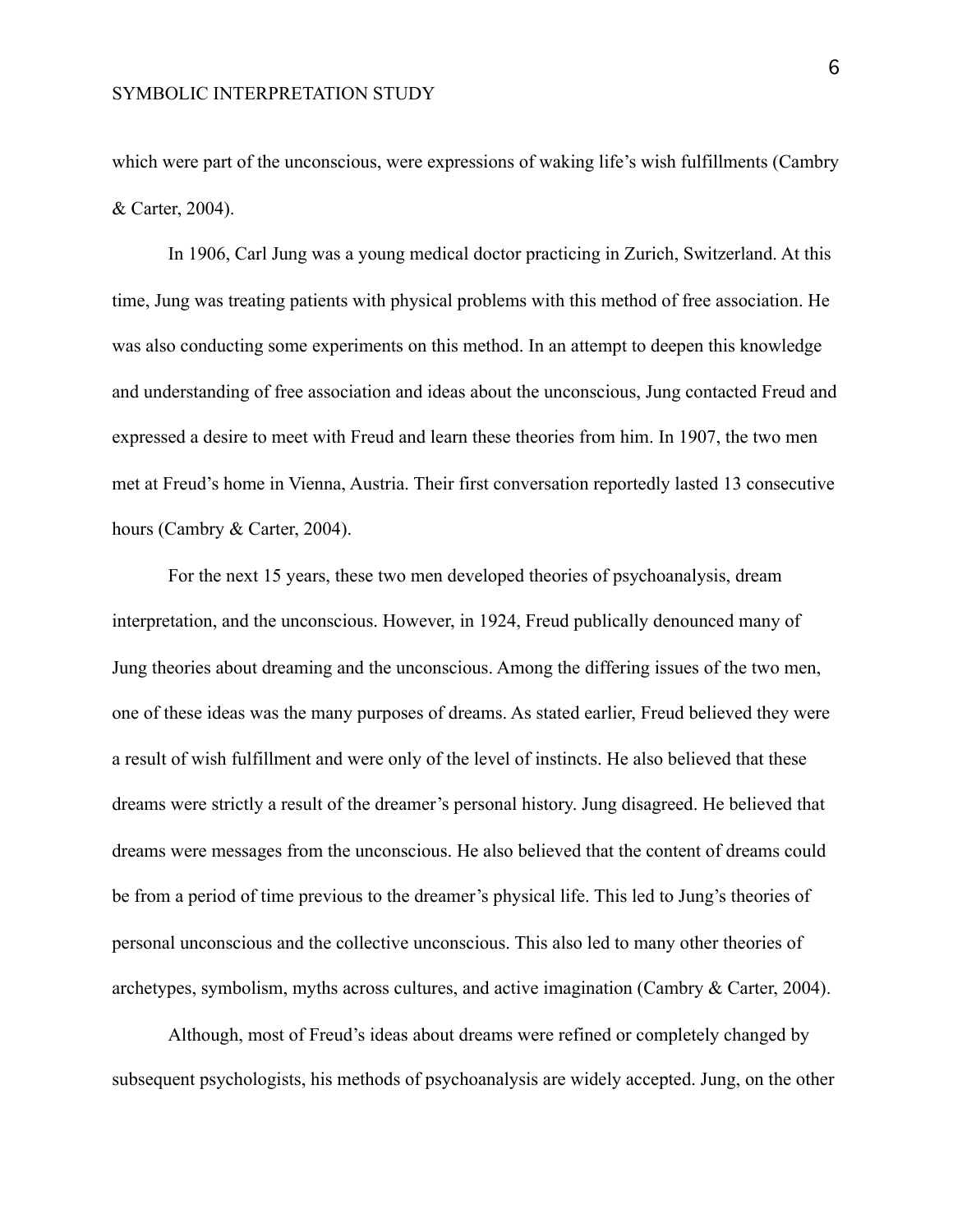hand, had very few dream theories rejected or revised because of the complex nature of his theories. Also, because of their nature, are not very easily verifiable. As a result, the use of dreams in psychology is not a widely accepted method of correction of psychological problems, particularly in sports psychology, in mainstream psychology. This seems to be the modern deemphasis on the importance of dream analysis (Cambry & Carter, 2004).

It was during this period that Jung developed the idea of Active Imagination. He believed that there only two ways to access the deep personal unconscious; fantasies and dreams. One of the ways that it could be accessed was by taking these dreams and fantasies and expressing them in some of art form like dialoguing, sculpture, painting, etc (Jung, 1974).

# **Neuroscientific Model**

The next hurdle for the importance of dream analysis is the emergence of neuroscientific approaches to dream content. This approach used scientific tools to map out where brain activity was most prevalent during dreaming. Aided by the use of MRIs, CAT scans, and PET scans, these mapped out what parts of the brain were active during dreams. One of the conclusions they made was that a large part of dreams happened during REM sleep. (Some later research has negated some of these conclusions.) Later in the research, these scientists began to use dream journals and a method of waking subjects up after REM sleep to ask about the content of the subject's dreams (Domhoff, 2003).

One of the conclusions made from these studies is in contradiction to many of Jung's theories on dreaming, not to mention the cultural history on dream interpretation. The conclusion was that dreaming was not important to mental and physical well-being. When this literature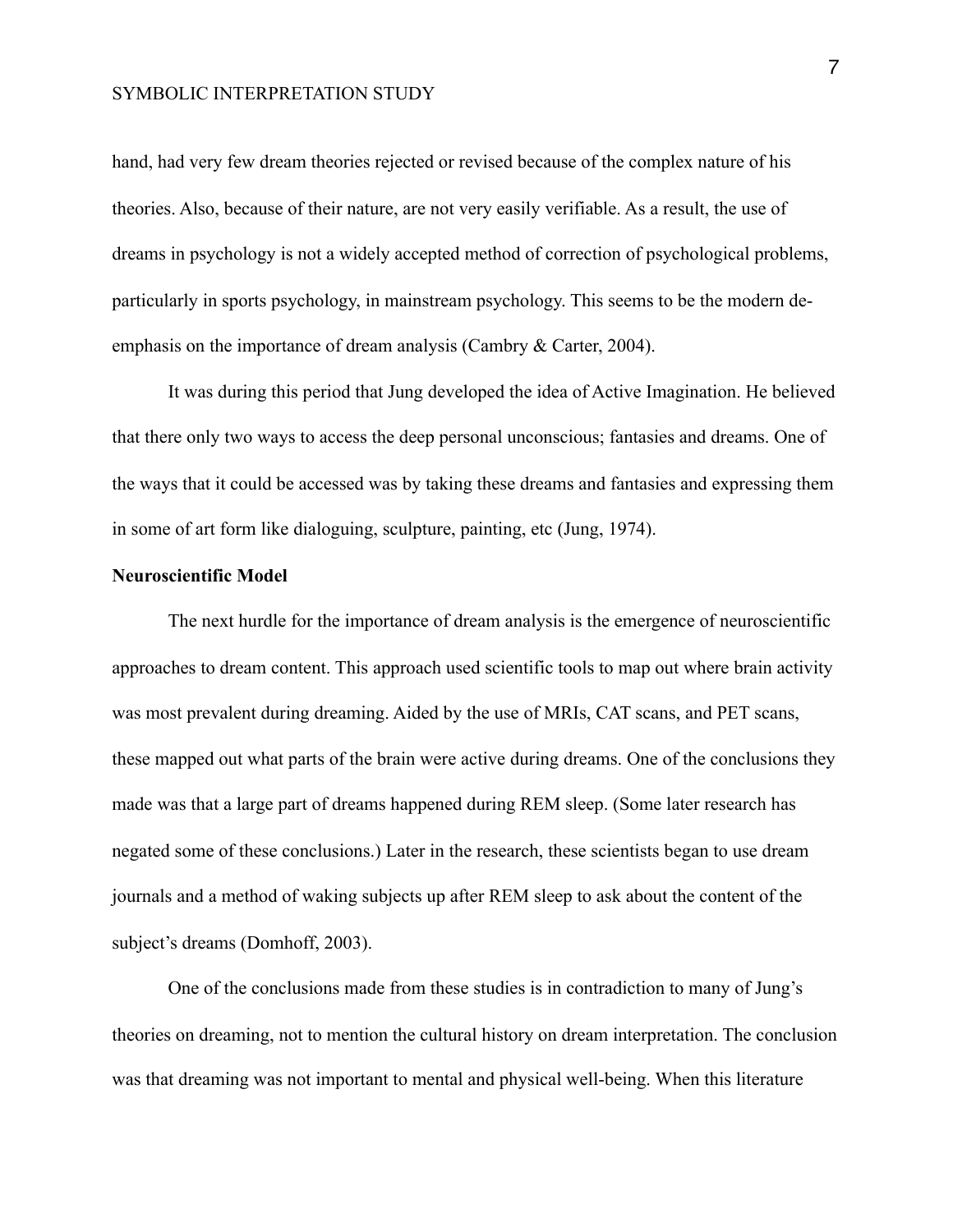tried to refute Jungian theories, it relies on the stances that Jungian theories are "dense" in theory and "unverifiable" in experimentation. Among these unverifiable ideas, neuroscientific theorists try to reject the idea of repression as a reason for certain Jungian aspects appearing in dreams (Domhoff, 2003). This seems rather ironic that these theorists would reject an idea like repression by repressing the idea that it exists. Despite its weak argument, this belief in the unimportance of dreams creates many blind spots in the perception of dream analysis, particularly from a Jungian perspective.

## **Lucid Dreaming**

Another roadblock to the acceptance of dreams in sports performance is the wide use of lucid dreaming in improving sports performance. This type of dream approach muddies the water of the perception of dreams in sports performance. This is not to say that lucid dreaming is not effective in improving performance because it can be effective. Lucid dreaming is an approach to dreaming that has the dreamer manipulate the mind to the point that the dreamer controls the dream, rather than letting the unconscious speak to the dreamer. One does not need to be sleeping to use this method. In waking life, this is called imagery. Athletes of all skill levels use it. It is very effective in improving athletic performance because it allows the mind to continually practice an athletic skill, without even opening one's eyes (Vealey & Greenleaf).

This muddies the water because, to the casual observer, it seems as if the dreamer is using dream analysis to improve athletic performance. However, Jungian dream analysis affects the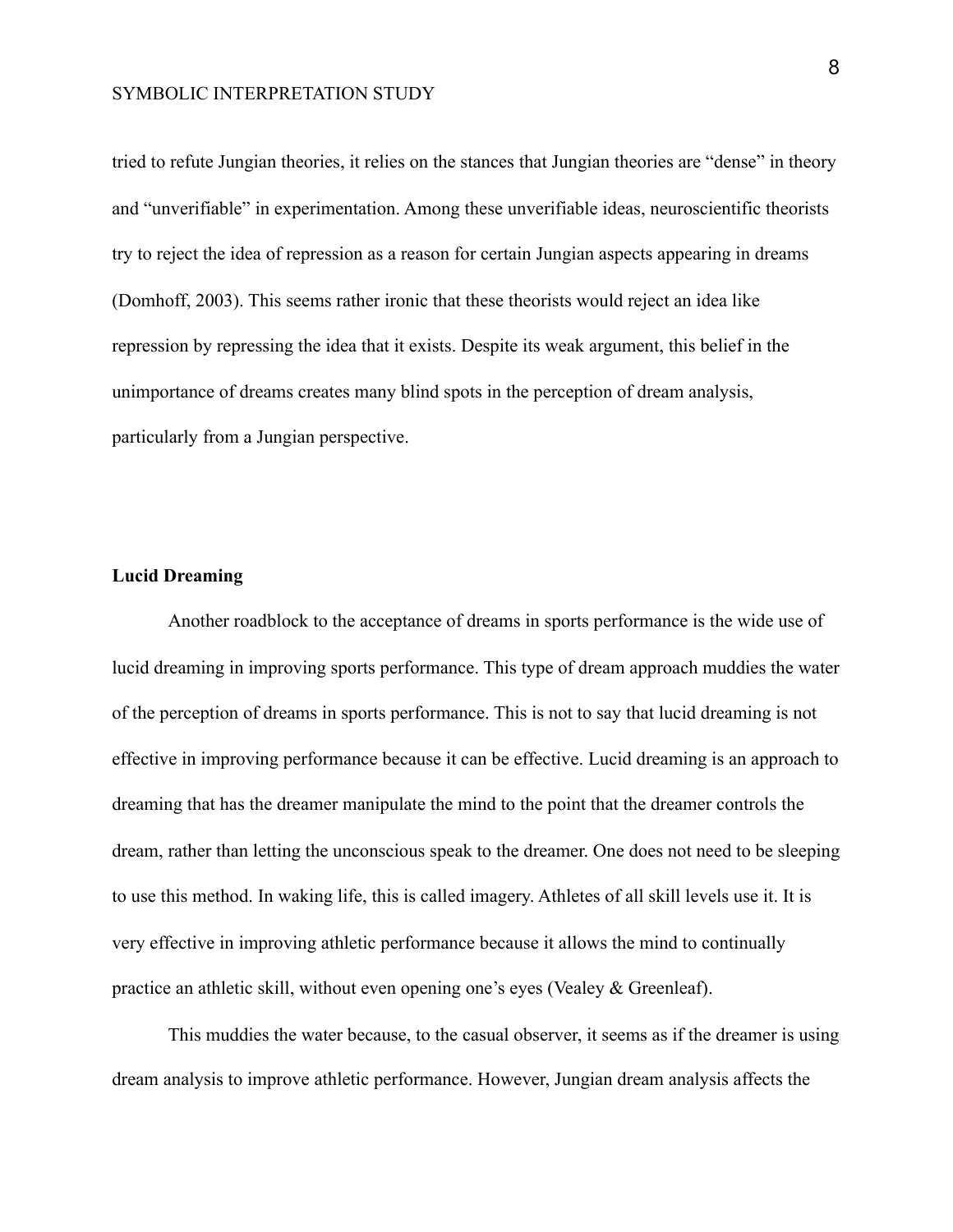dreamer/athlete at a much deeper level. Lucid dreaming helps the athlete with an immediate skill, which helps the performance in the short term. Dream analysis, on the other hand, makes changes at a much deeper level. It changes the source of the problem by recognizing and facing the deeper issues that lead to poorer performance.

#### **Dream Work and Academic Performance**

Despite these setbacks to the image of Jungian dream analysis, there are still some parties that believe in its uses. One of these parties is Marina Quattrocchi. In 1995, she wrote a dissertation on using dream work with high school students to improve their inner lives and, in turn, improve academic performance. Quattrocchi, an experienced elementary and secondary teacher, used her passion for teaching and her experience with a dream journal to look for way to improve academic success for high school students. In the end, she concluded that dream work could be a positive influence on students' creativity and their place in their individuation.

Although her works seems effective on high school students, most of her applications worked on creative writing, visual art, and literary criticism. There was little evidence that it could improve physical skills through dream work.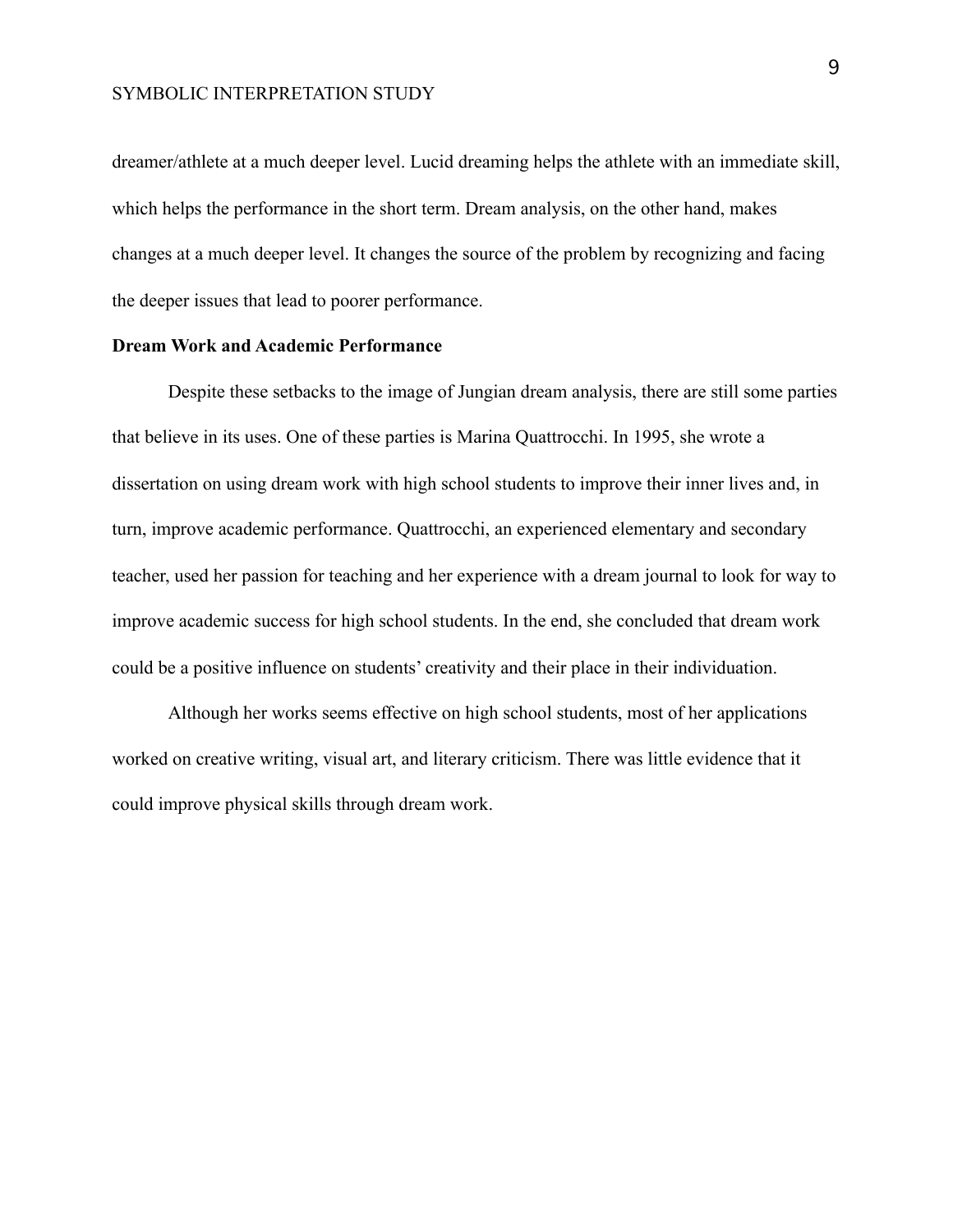Quattrocchi was not the only one that saw this connection between dream work and academic performance. Philip King, Bernard Welt, and Kelly Bulkeley also saw a strong connection between education and dream work when they co-authored their book, *Dreaming in the Classroom: Practices, Methods, and Resources in Dream Education (SUNY Series in Dream Studies, 2011*). In this book, the authors expand some of the ideas brought forth by Quattrocchi. In the book, they demonstrate how dream work can be used in a wide array of subjects in high school, college, and graduate school. They also point out ways to use dream work to design syllabi and develop curriculums that embrace the ideas of dream work and dream analysis.

### **Dream Work and Physical Performance**

Despite great efforts, no evidence was found that anyone has attempted to connect dream work or dream analysis with sports performance or any other sports performance. There are three possible reasons for this lack of evidence. First, it is possible that a lack of research skills prevented this researcher from the necessary evidence of such previous works. Secondly, there could have been others that has proposed this type of study and found no connection between dreams and physical performance. Thirdly, no other parties have thought that such a study is important enough to consider.

# **Algebra as Symbolism**

A place to start to combine mathematics and symbolism is through Algebra. Like many disciplines of mathematics, Algebra has its own language. It is also the doorway to transforming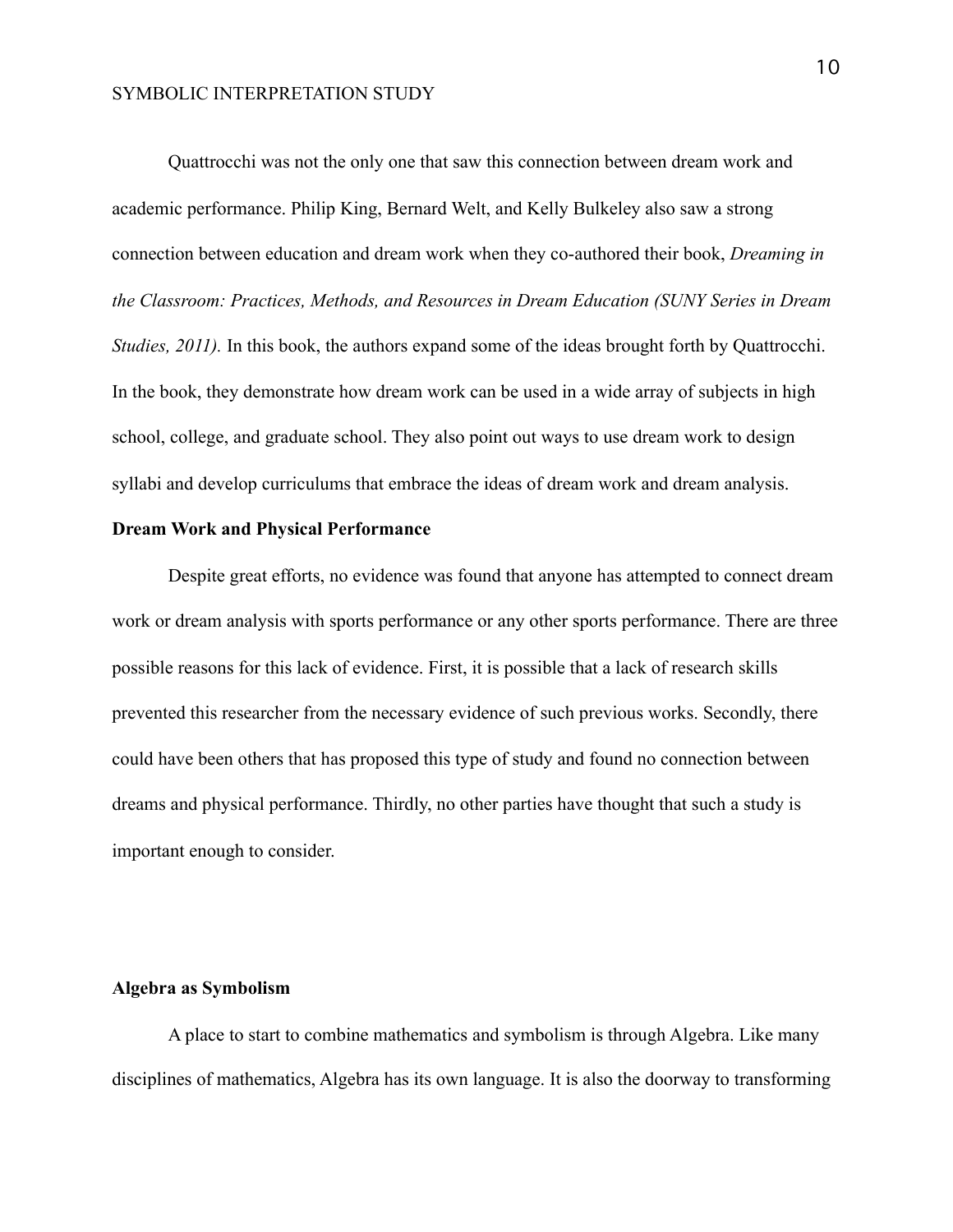the art of numbers into an art of making general statements about the behavior of certain numbers and their operations. Algebra is all about detecting patterns and using the language of Algebra to make a conjecture about it. Replacing some numbers with letters in a mathematical statement is the way that this process is done. From doing this, we detect patterns in the behaviors of the operation that is being studied. Generalizations can be made and tested. If they pass the test, a rule can be made about these patterns. Since a symbol (the letter) is being used to reveal the pattern, we are basically learning symbolism and abstract thinking.

# **Pursuit of the Inner Self**

If the goal in the physical world is to become an abstract thinker through symbolism, the pursuit of the inner Self cannot be far behind. The Self is the core contents of the personal unconscious, as opposed to the self as part of one's persona. It is also the part of our minds that dictates our life's purpose, which is termed as individuation. According to Carl Jung (1964), there are only two ways to reveal the contents of the unconscious; fantasy and dreams. In either case, the messages are sent to the conscious mind through symbolism (Kaufmann, 2009, Whitmont, 1969, Mayes, 2007). In this way, students can pursue their life's paths much earlier than most other people. Therefore, they get a clearer vision of the path they are to follow for their lives at a much earlier time.

## **Method**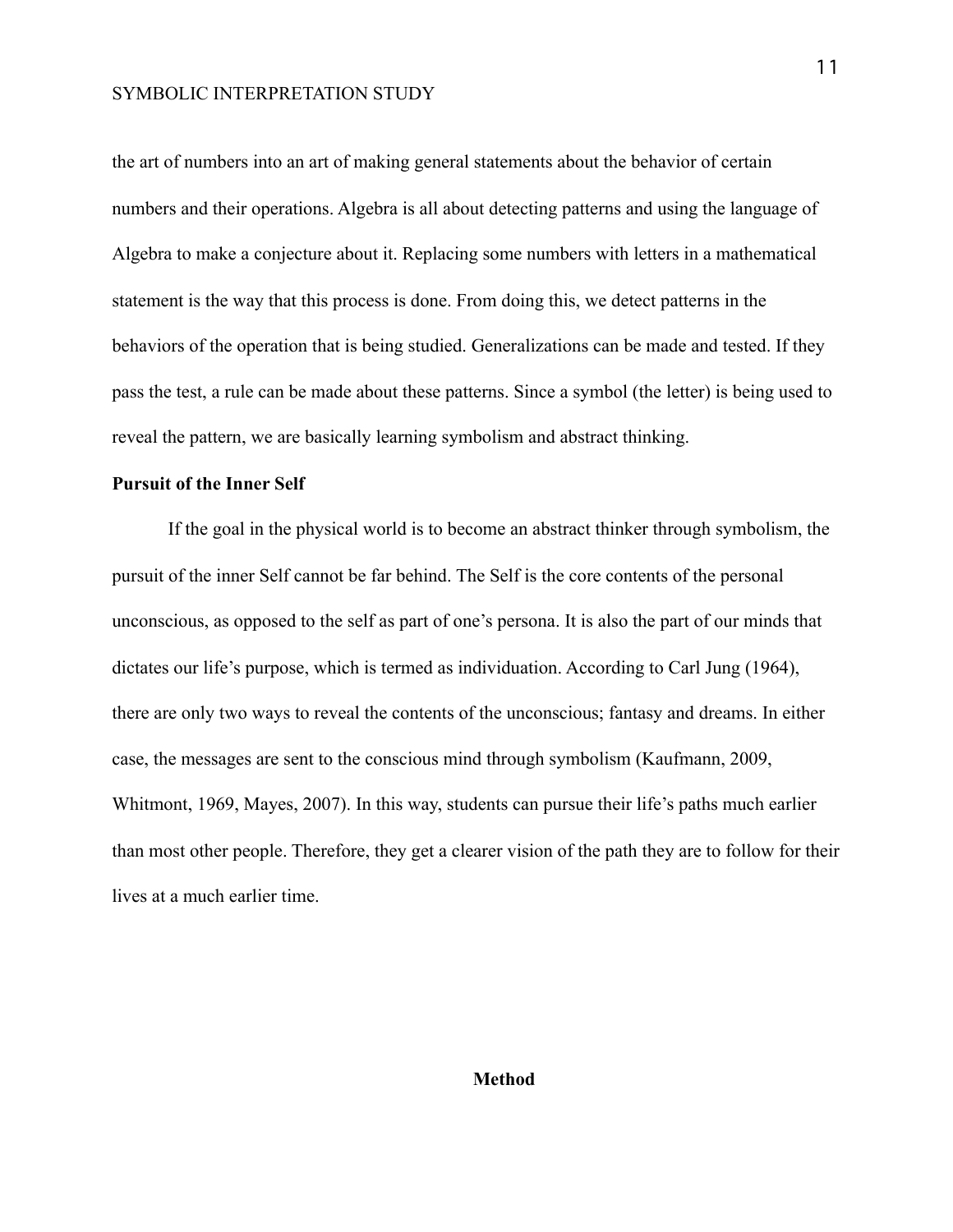This project intends on being a case study of 3 high school mathematics classes (over a period of six weeks) where the teacher has agreed to use the idea of using a symbolic opening in their classes. As a starter, the first three weeks of items for interpretation will be provided. The researcher will also meet with the participating teachers to compile a single list, in case the teachers feel the provided list is inappropriate or ineffective. Also, some flexibility will be allowed in case a student wants to supply something to be interpreted. At the end of every two weeks during the semester, the teachers will answer questionnaires about the progress and impressions of the practice At the end of the semester, pretests and posttests, which are required by the school district, could be compared to assess any academic growth in learning during the period. However, these will not be used in this study. Instead, teacher observations presented in the biweekly questionnaires will be used to detect any personal or academic growth. Increased or decreased interaction in class will also be observed.

Assessment will be based on final semester comparison statistics and questionnaires of open-ended questions to teachers. Stories from teachers, students, and parents will be encouraged but not required.

Data analysis will be based on participant perceptions, teacher perceptions, and the change in grades.

The study will be implemented in the following five stages;

• **Recruiting-** Three teachers will be recruited from the mathematics department in the high school where I teach. I have received an informal verbal commitment from the mathematics department head to cooperate. I will attempt to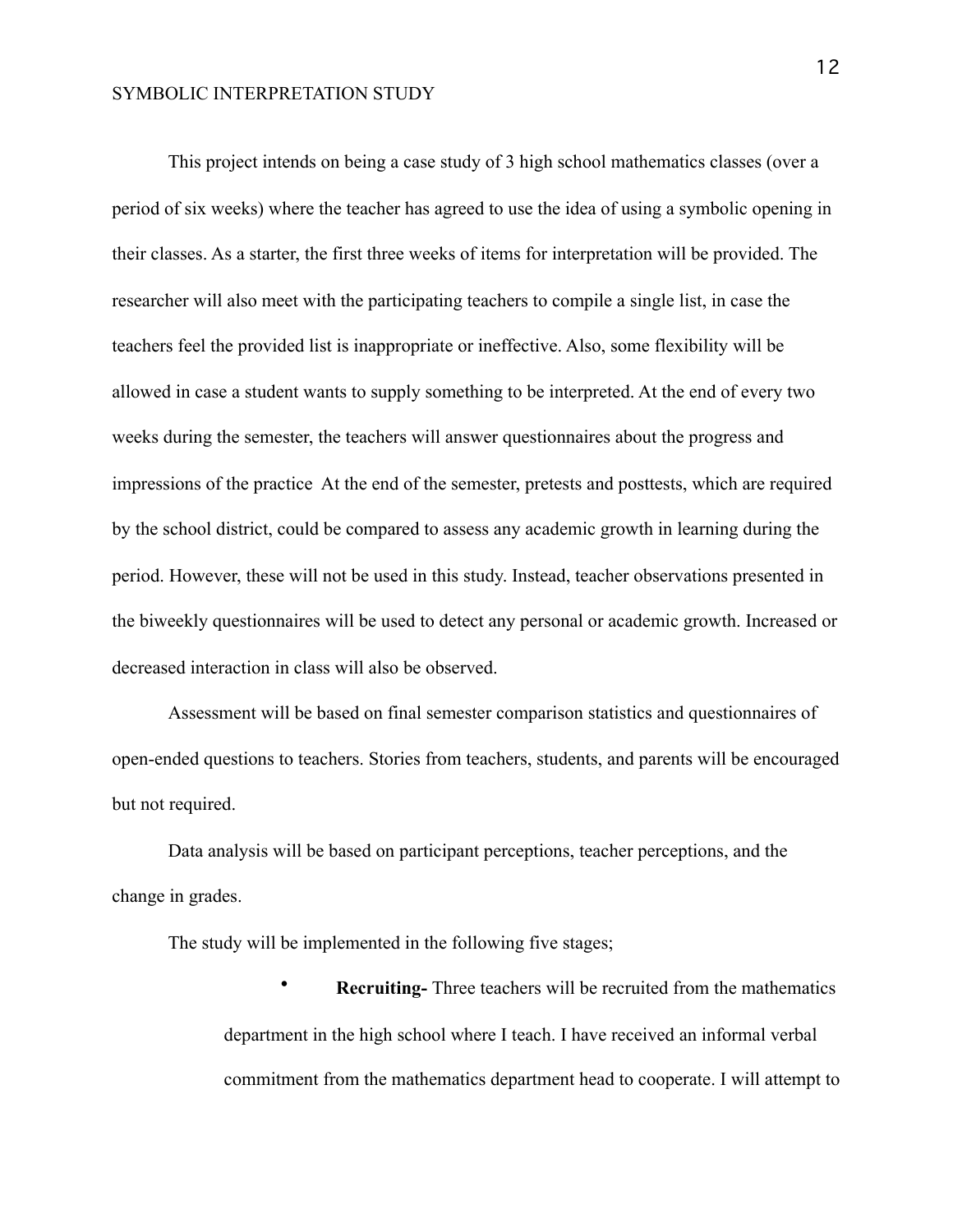recruit them verbally in conversation before the beginning of the study. If this proves unsuccessful, I will attempt to recruit fellow math teachers through email or at a departmental meeting.

**Pre-Study meeting-** once the participating teachers have been established, and written permission from Saybrook University and the governing school district, I will meet with the three participating teachers. At this meeting, I will explain the study in detail to them. I will also present the first 15 symbolic sources (covering 3 weeks) to be used as warm ups. They will follow the following schedule; Monday will be a brief dream. Tuesday will be a poem. Wednesday will be a song lyric. Thursday will be a quote. Friday will be a dream, poem, song lyric, or quote. After two weeks, we will meet again to discuss ideas for the last three weeks, including possible input of examples from volunteering students.

**Implementation-** Each teacher will follow the proceeding steps in implementing the study; 1) Display the item to be interpreted on a projection screen. 2) Teacher explains that students will have 10 minutes to write an interpretation of the item. The response should be three full lines (at least 30 words). Filling these requirements is worth 10 out of 10 points, with extra points for saying something "really profound" (teacher's discretion.) At the end of the 10 minutes, the teacher will ask if any students want to share their response, for immediate credit. After all responses are exhausted, the teacher will comment on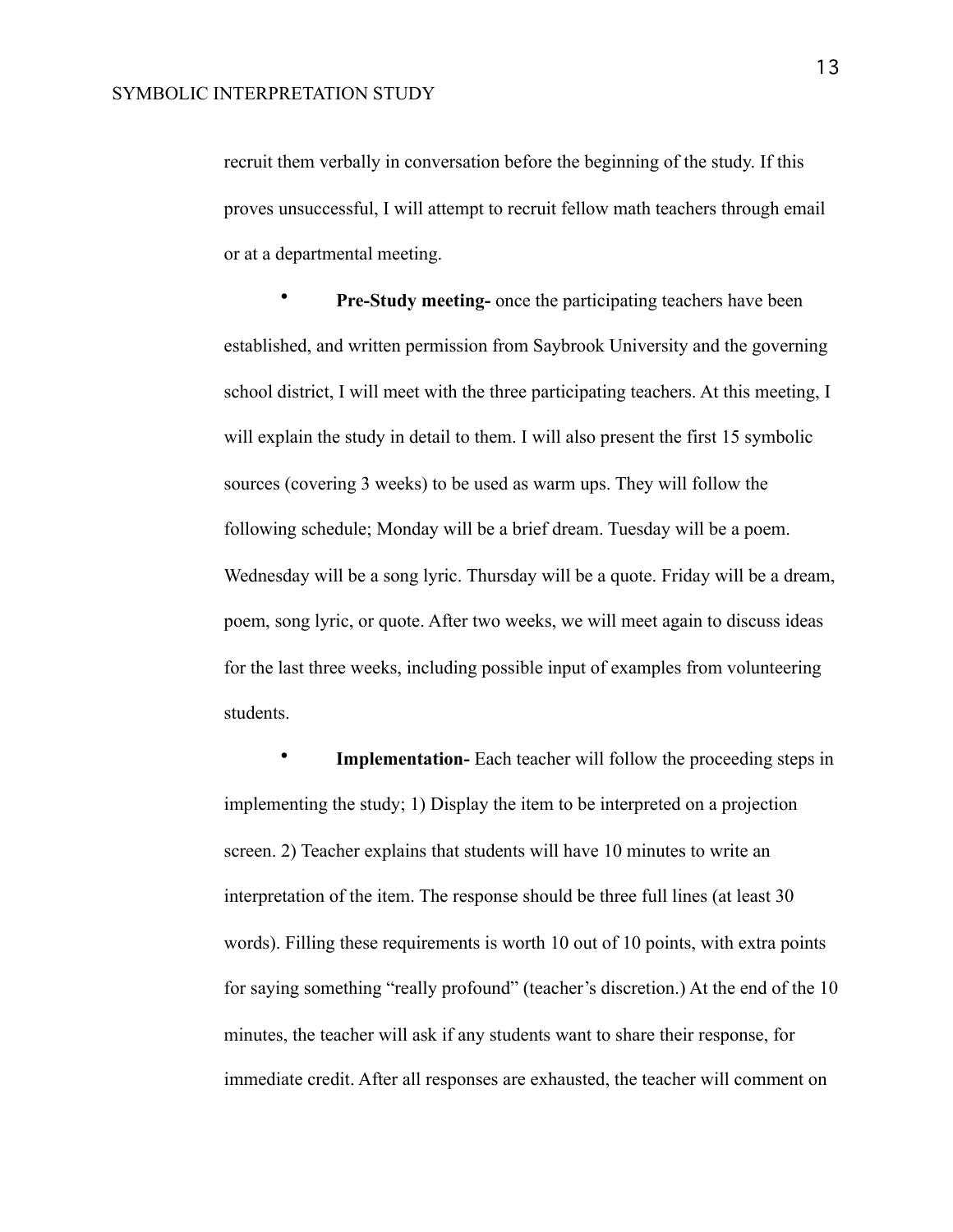the item. Then the teacher will transition into the planned lesson. All written responses are due on Friday of the week.

• **Questionnaires-** Participating teachers will be given questionnaires four different times; the beginning of the study, after two weeks, after 4 weeks, and at the end of the study. (See Appendix A.) These will be used in a qualitative manner to measure the perceptions of the quality of this intervention.

• **Evaluation-** In addition to the questionnaires, assessment of the project will be determined from three categories; 1) Academic improvementgrade average of the entire class will be compared statistically between before the intervention and after the completion of the intervention. 2) Personal growth- a comparison of behavior referrals, negative phone calls home by the teacher, and other behavior interventions (detention, changing seating assignment, etc.) of before and after the intervention. 3) Motivation- the number of verbal responses (at beginning and end), the length of the written responses (beginning and end), and number of "really profound" responses (beginning and end).

## **Results**

The design of the results of this study is in three parts; questionnaires, procedures to minimize off-task behaviors (referrals and phone calls to parents/guardians) and changes in grade averages. The philosophy behind this mixed method design is to have questionnaires to participating teachers as the heart of the study. The purpose of the other two phases (contacts and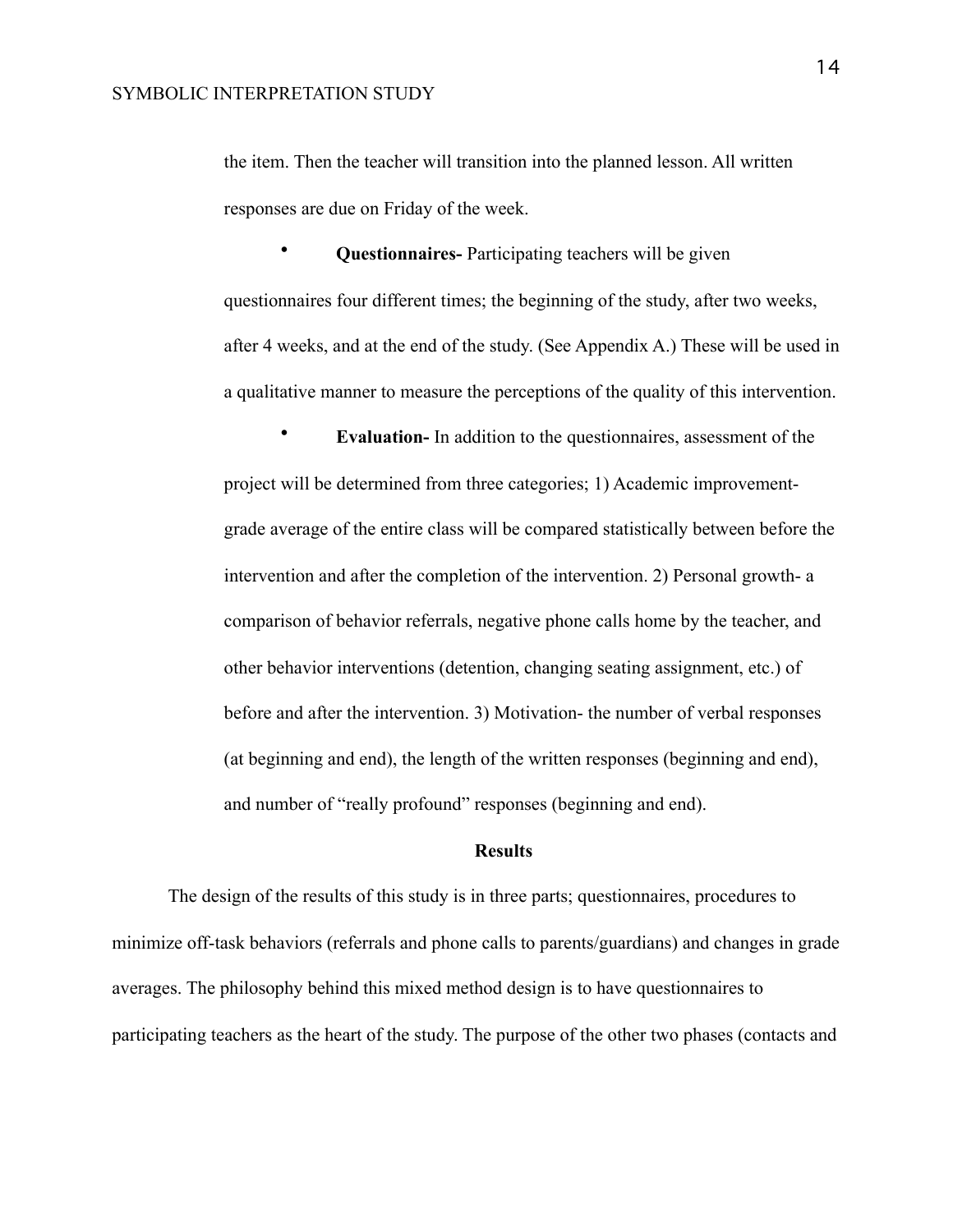grades) is meant to support the findings of the questionnaires to minimize any bias that may exist, whether this bias is conscious or unconscious.

**Questionnaires** As stated earlier, each participating teacher was asked to answer a standard questionnaire at four points during the study; the beginning, after two weeks, after four weeks and after the study is concluded. Each group of questionnaires had different purposes. The initial questionnaire was meant to establish the participants' expectations entering the study.

The middle questionnaires served two purposes. The first purpose of the questionnaires was to establish a pattern of the respondents. That is, does the respondent have a tendency to start optimistic and end pessimistic or do they tend to do the reverse? In this particular survey, all three respondents were rather consistent in their responses.

The second purpose was to keep a dialogue open between the researcher and the participants. In this way, the researcher was available to answer any questions about how to apply the intervention effectively. Also, it gave the respondents the opportunity to give suggestions on how to improve the intervention. This design proved to be quite effective throughout the study. Although many of the answers were included in the proposal, it was an opportunity to learn that those points needed to be made clearer to the participants. In addition, the participants gave some excellent suggestions, which I tried out in my own classroom as a laboratory.

As for the final questionnaire, this document was seen as the final opinions and observations of the people of the participants. In these responses, the participants tell the 15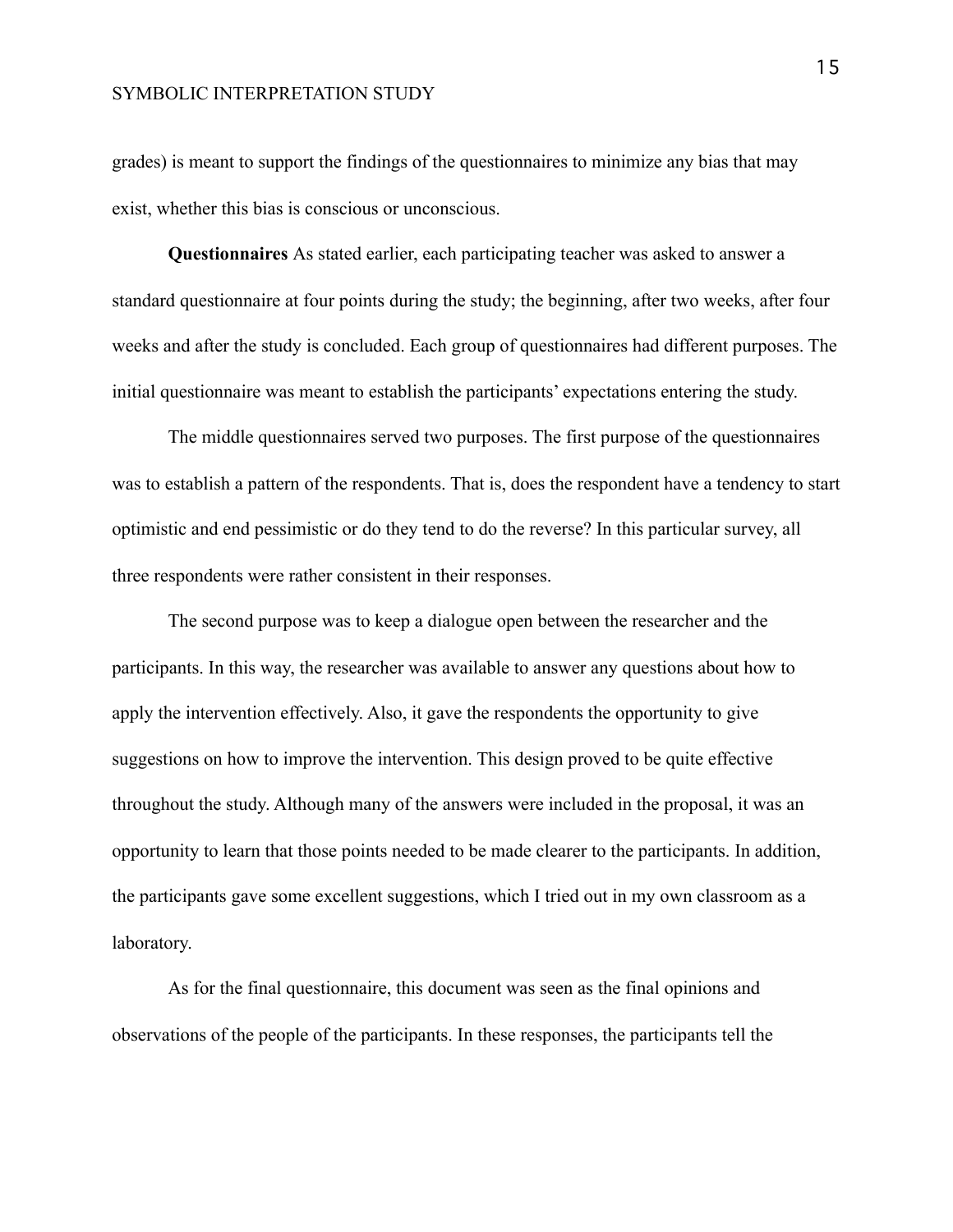researcher what they think of and observed about the implementation of the study. Therefore, this is where the researcher can see the conclusions of the people involved in the study.

Once these questionnaires were collected, all statements were categorized as supportive, critical or suggestive. All totaled, there were 31 suggestions (3 pages) made over the life of the study, 9 negative statements (2 Pages) on the last questionnaires, and 22 positive statements (four pages) on the final questionnaires.

The suggestions were very helpful. Of the 31 comments for improvement, 10 of them were about using audio and/or video warm ups. All suggestions supported the use of videos and/ or as warm ups. After the first suggestion, I verbally supported a video approach. I also tried this idea and it was quite effective.

Among the other suggestions, many of them were about planning them to relate to the mathematics a little closer and collaborating with others. Other comments were mainly questions about grading and how to implement the warm ups into grading. However, there was one suggestion that was unique and worth mentioning (and trying at a later date);

 I think the students should complete a questionnaire on how they liked/disliked completing these type opening assignments. The questionnaire should include the question of which type of Opening assignment they would prefer: Math Problems or Reading Passage to reflect upon. The questionnaire should also include a space for the students to include about things they'd like to see changed or included in their opening activity.

In the final surveys, there were nine negative comments. However, most of these comments were about students' lack of effort toward the assignment or excuses not to do the assignment ("I don't understand" or "what does this have to do with math.") One comment termed some of these students as "lazy." The majority of the rest of the comments were of the nature of trying to fit more mathematics in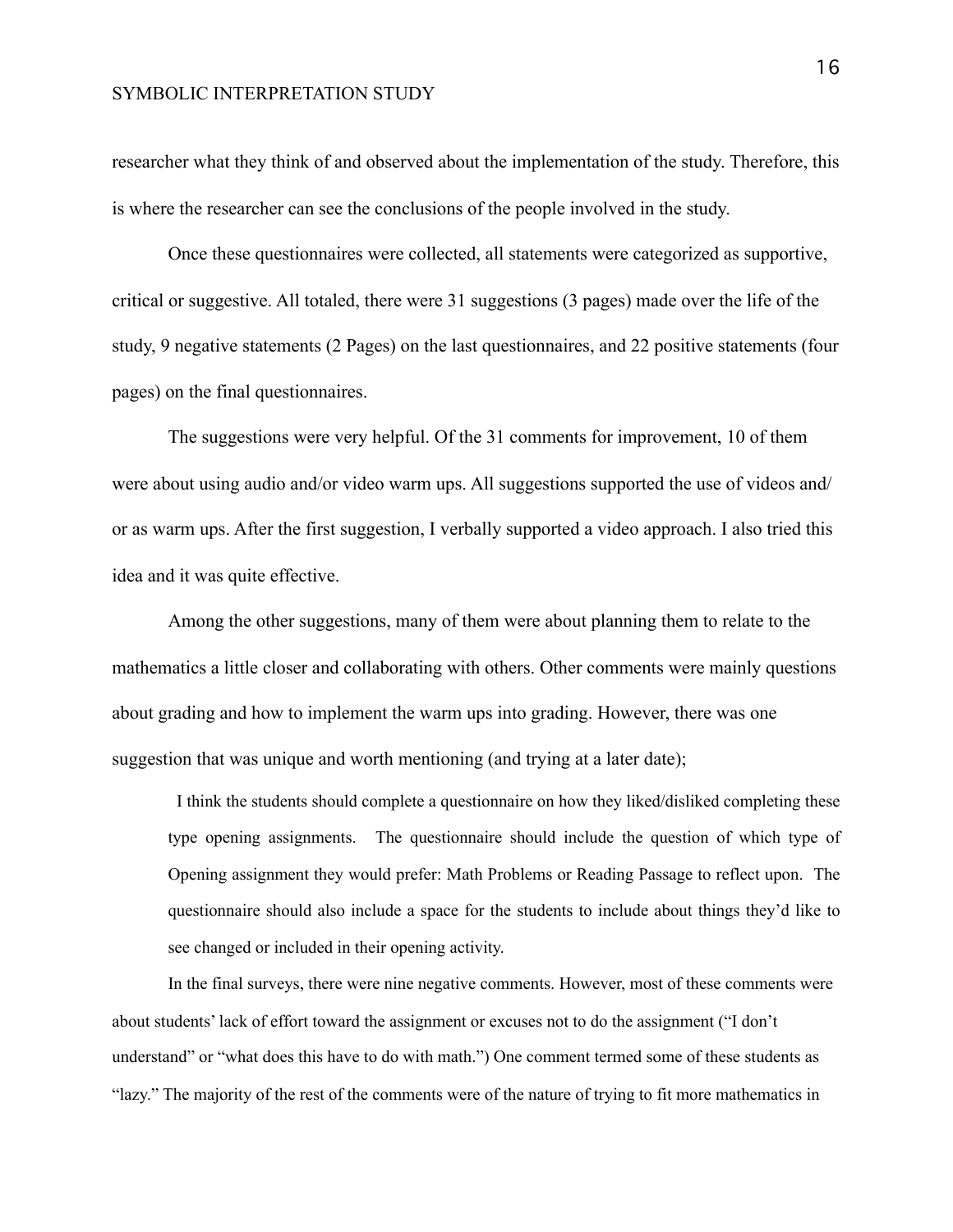the class time allotted. There were many students, but still a minority, that preferred to receive a warm up of math problems.

The heaviest portion of comments was definitely the positive comments. In the last questionnaires alone, there were 22 comments, occupying four pages. For the most part, all the participants replied that they would continue the practice, although not on a daily basis. The comments are varied and encouraging. Almost all observed that this practice led to more participation by most of the students. Of the ones that did participate, the teachers observed more inquisitive questions. One observed that a student wanted to do more research on the author of a quote. Here are some of the highlights;

- I found the practice effective in activating the student's logical processes. I do use math questions afterward and they have been observed to transition well from symbolic interpretation to the mathematical warm up. As more students participate in the discussion I have more students that are unafraid to speak up. They have worked hand in hand in my class to improve the student's attention span and participation in work.
- Many of students have begun to take a personal interest in their learning, they look and search for more information or more interpretations to have and share with the class. My students speak up about issues that occur in their lives and talk about how things need to change to achieve a better tomorrow. Students are more open to individual expression and are unafraid to answer questions.
- I believe they have a better mastery of the topics that were covered compared to how they have performed in the past.
- The students have become more inquisitive in general. I have had students become more interested in acquiring a more solid understanding of the world around them, students ask me more questions about both math and non-math related subjects. Some students have become or at least show outwardly of their thirst for knowledge.
- I feel it does improve performance. Many of the students grades have improved on an average of about 5-7 percentage points in comparison to their grades at the beginning of this study. The students have become more consistent in completing their homework and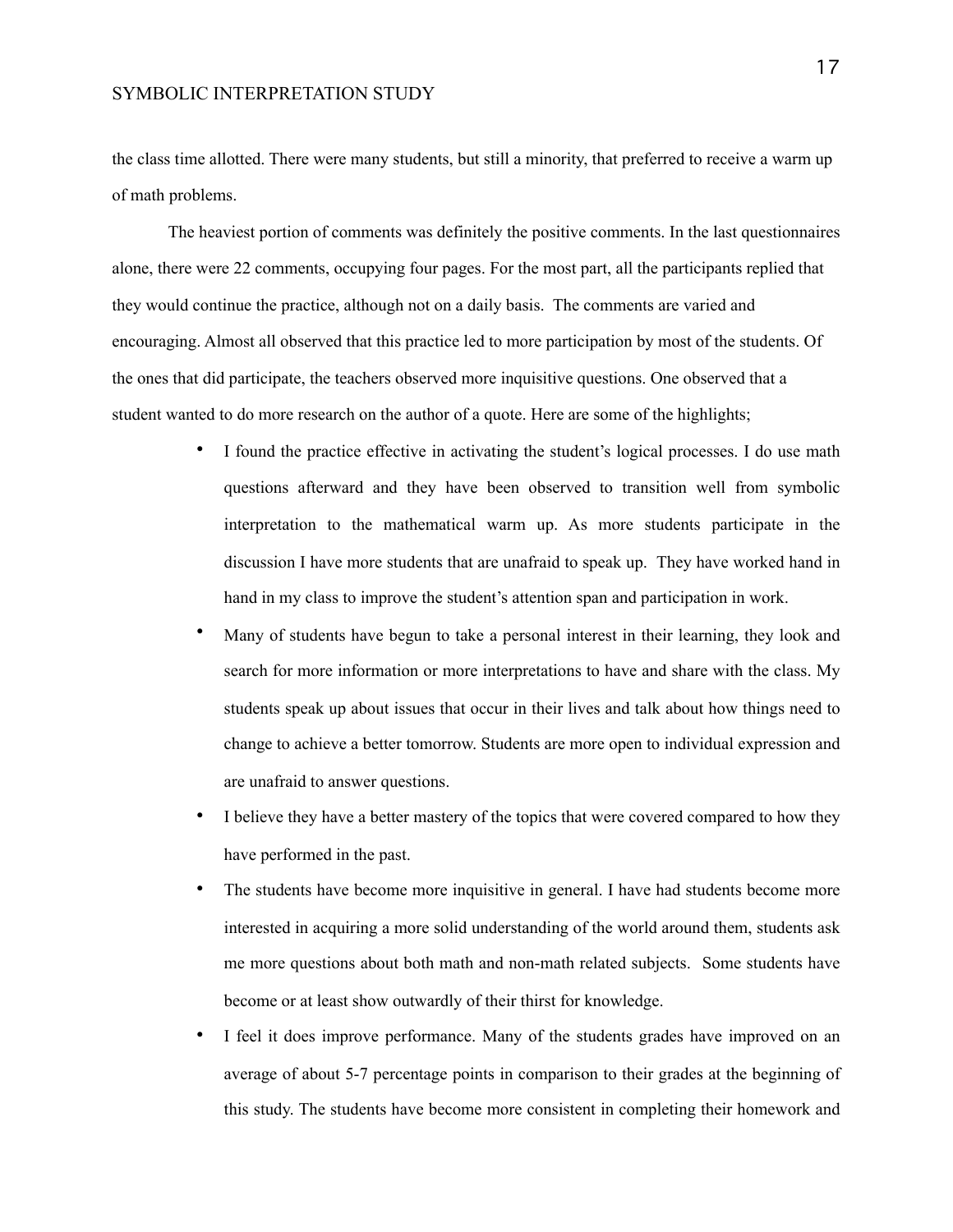classwork which are driving factor in their improvement. Even on days we get off track my students are more focused during class. I observe a decent amount of personal growth in myself because I take time to think about the profession and my approaches to it, I feel inspired to find more and interesting ways to present and relate content but I feel my students are becoming advocates for themselves. I can feel myself trying to find more ways to connect with the students because they are more accepting of learning more from me. I have decided to start a math club at the school, in part because of the interactions I have had with students and after seeing their thirst for new knowledge,

- More students are wanting to speak up in my class and have an opinion which is great for efficacy and for advocacy. I have noticed more student involvement in comparison to the 4 weeks mark when it comes to doing and turning in work. It seems like most students with exception of the students that do not do work in the first place, my students end up doing 90% 0f their work, overall.
- I have an okay relationship with my students so far, but I feel that I am becoming closer to them and they have more respect and care for me. The students seem more willing to do work and more ready to volunteer to help in the class or help me out. I believe a good portion of this is because of the study because I had never known as much about my students before and they were less likely to share or participate in the past.
- When students really expand on their feelings about the opening and write more than the required amount to write. Also, when the students relate the passage to their real-life experiences. Also, when students came in the classroom and didn't see a passage on the board for them to reflect on and they ask for it.
- I have noticed that some students that would always linger to complete their openings are completing the assignments but they are not as eager to read and share theirs with the class. I think some of think liked the change instead of jumping straight into math problems at the beginning of class.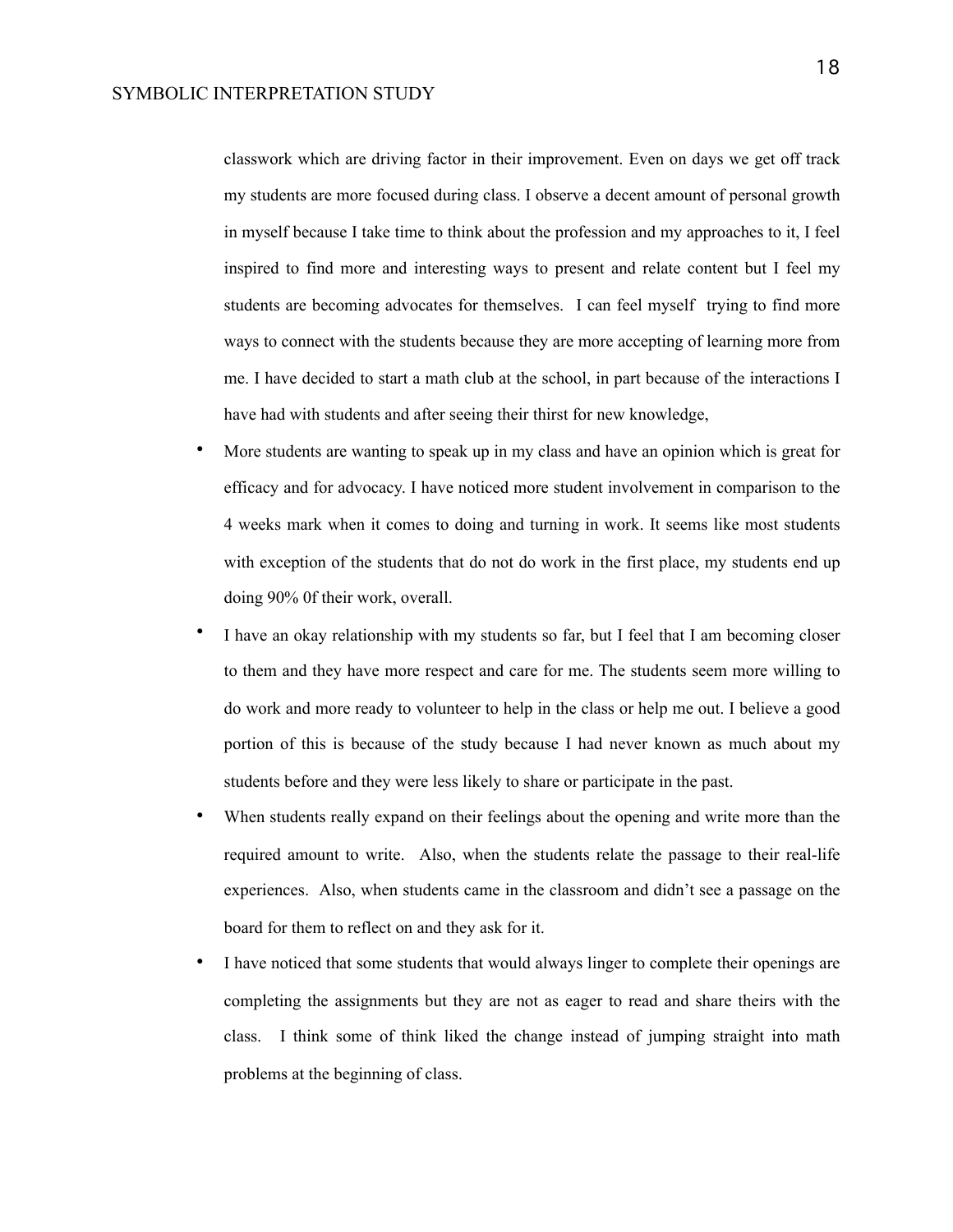**Referrals and negative phone calls** At the end of the study, each teacher was asked to produce the number of behavior referrals before and during the study. I followed this request (verbally and via several emails) with an email request to one of our assistant principals. All of this effort resulted in one teacher responding with

I made parent contact with 4 parents about 4 students since I began the study. 2 of the students I contact their parents multiple times, about 2 times for 1 and 3 times for another.

The assistant principal responded by saying that he would give me the information when he "gets the opportunity." From this limited information, I can conclude very little.

**Grade average** I also asked, verbally and through several emails, for the posted grades of the students for the grading period before the study and near the end of the study. Once again, only one teacher responded. It was the same teacher who gave me the parent contact information. I was a little disappointed that the teacher that said "grades went up 3 to 7 points" never sent me the actual grades.

In analyzing the limited grades that I received, I realized that the results were likely to be skewed by many factors, like the interaction between one teacher and her students. With that being said, I looked at the scores of the three classes that she taught. For her classes, the grade average of her students be fore the study were 79.61, 76.43 and 51.11, respectively. After the study the scores were 75.07, 72.64 and 50.39. In all three classes, grades dropped from one grading period to the next. The approximate change was about 3 percentage points. With these few numbers, combined with the skewed of just one teacher, I concluded that this change was not very significant. In addition, two of three teachers stated in the questionnaires that they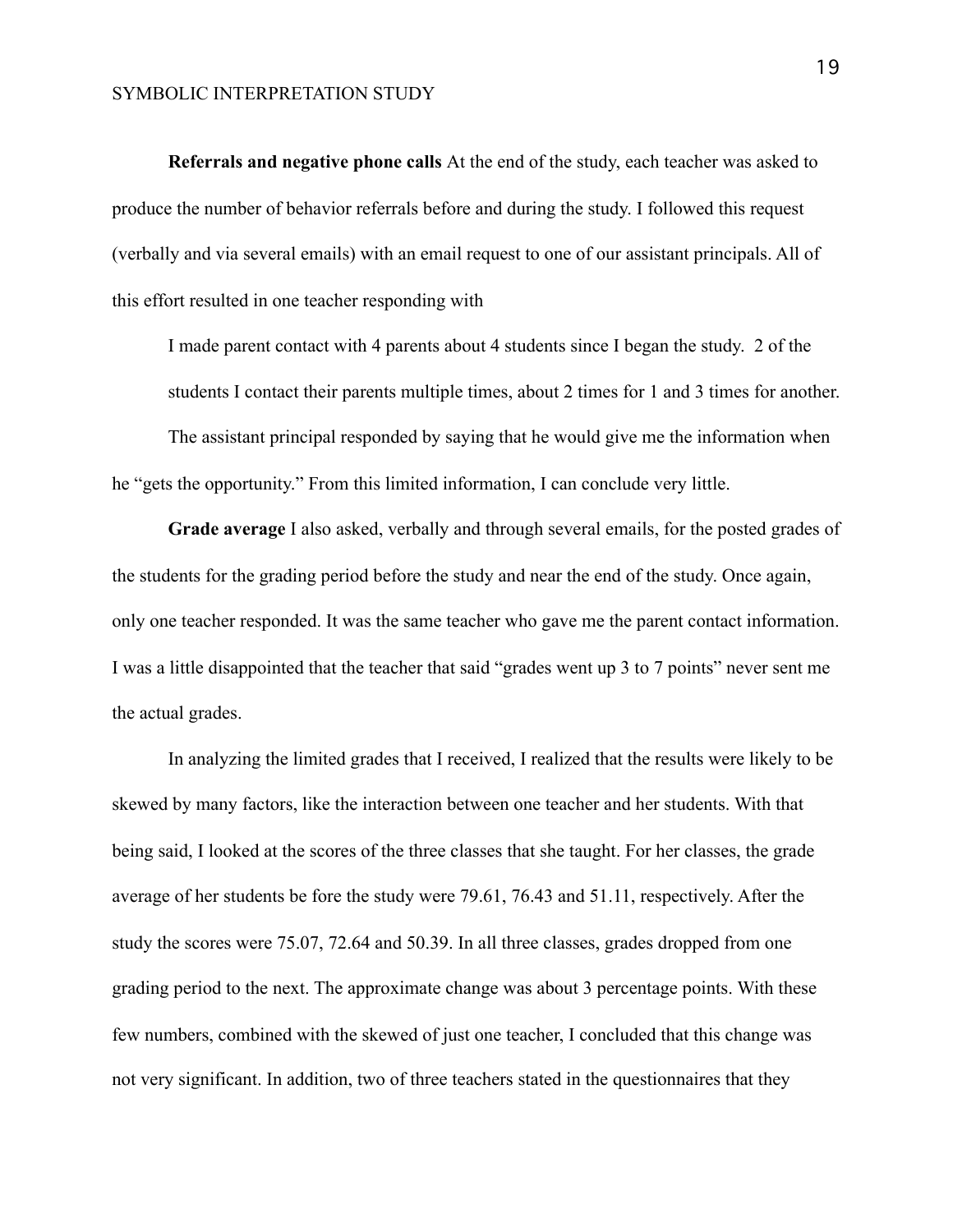observed very little changes in grades after the intervention. As stated earlier, the third participant claimed a "3 to 7 point increase in grades." Therefore, this conclusion is consistent with the observations of most of the participants.

An additional bonus to the grades obtained was that this particular school system gives 4 and ½ week grades for behavior. In this system, each student receives a grade of Satisfactory, Needs Improvement or Unsatisfactory. In the grading period before the study, 43 were deemed Satisfactory, 23 were deemed Needs Improvement and none were deemed Unsatisfactory. In the grading period after the study, 49 were deemed Satisfactory, 13 were deemed Needs Improvement and 5 were deemed Unsatisfactory. In effect, of the 23 that needed improvement, 6 improved their behavior and 5 got worse. Therefore, it can be concluded that the intervention led to little change in behavior overall in the classroom.

### **Discussion**

**Expected outcome** When this study began, the expected outcome I had was based on personal experience as a high school mathematics teacher and was supported by research made in to the subject. This practice was tried in my own classroom (and no other that I am aware of) since August 2014. In that time, I have noticed several changes in the atmosphere of the classroom.

The idea behind this approach that the first fifteen minutes of a high school class is meant to be a time where the students "warm up" their brains for the tasks at hand. This is normally done in a high school mathematics class by giving three problems from the previous day's lesson to solve. While this does "jog their memory" mathematically, it also reminds most students that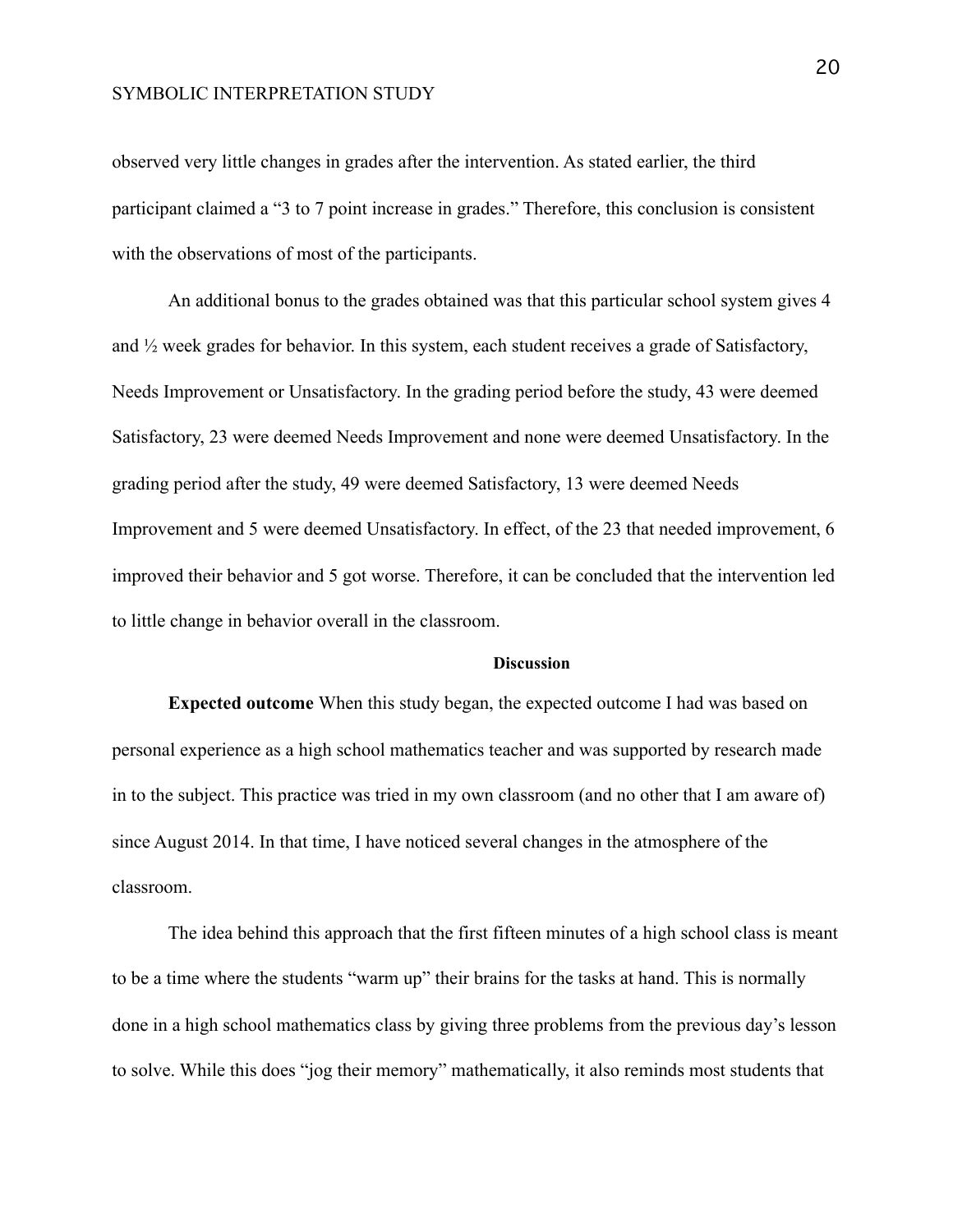they are in a class that they dread. The use of symbolic interpretation warms up the mathematical brain (mathematics is essentially detecting patterns) and, at the same time, allows the student to do something more natural and enjoyable.

In my experience with this method, it has been a catalyst in building a closer relationship between the teacher and my students. When this is accomplished, teachers and students feel safer because they feel that everyone else in the room is supporting them, not fighting against them. When people feel supported, they perform better. From this, it is believed lesson plans are improved, classroom participation is improved, student performance is improved, and, therefore, performance on standardized tests also is improved. It is believed that this intervention is a winwin situation for everyone involved.

With this being said, it is important to realize that very little of these expectations can really be quantified in such a short study. Therefore, the design of this study relies heavily on the opinions and observations of the participating teachers. To support these opinions and observations, a few quantitative tools were used to support the teachers' findings. Unfortunately, very few of these measures were followed up.

**Actual outcome** From the questionnaires, it appears that the participants of the study had similar experiences to my own. All three participating teachers had observations of a closer relationship with their students than they had previously to the study. In the experience of one of the teachers, he felt a closer relationship with the students, he perceived that their grades went up, and he observed a higher amount of participation. In some cases, he saw students who were not participating at all turn into participants for the first time. In other students, he observed

21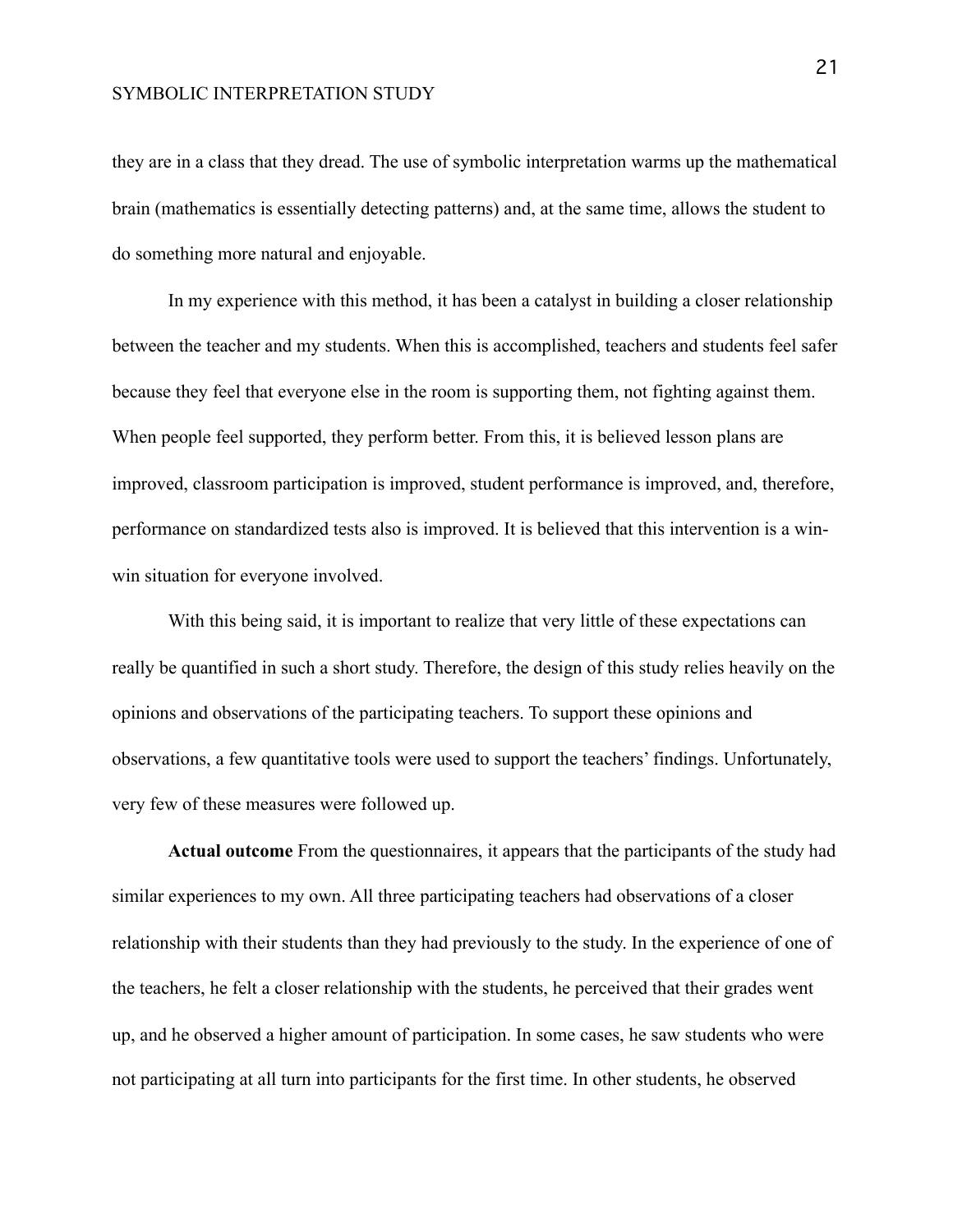certain students wanting to go deeper in their knowledge about the authors of quotes. The other two teachers saw similar experiences but their response were more brief and less demonstrative. (This excludes the theme of grades improvement. The other two teachers saw little improvement in grades.)

When asked the question, "Would you continue this practice after the completion of the study?", all three responded with "yes" but with some modification. The most prominent and repeated modification was to map out the prompts over the duration of the course they are teaching. Others suggested that symbolic interpretation be used occasionally rather than regularly.

The only negatives I could detect from the questionnaires was a repeated question by students; "What has this got to do with math?" Assuming that this question is asked authentically and is not just oppositional, to me shows the resistance to look at things from a deeper perspective. If this question is repeated with sincerity, it would be wise to have a classroom discussion about what the teacher and the students believe that the definition of mathematics is. As stated previously, I see mathematics as the detection of patterns in anything.

**Error analysis** With this study, there were obvious sources of error or skewed data but there were also some sources that were not so obvious. The sources of error are the following;

> • Secondary educators at this high school (and perhaps at most high schools) are very busy because of all the roles they are asked to fill. At the beginning of the study, one participating teacher asked, "Instead of meeting for this, can we just stay in contact by email?" I agreed but it was a mistake. By doing this, many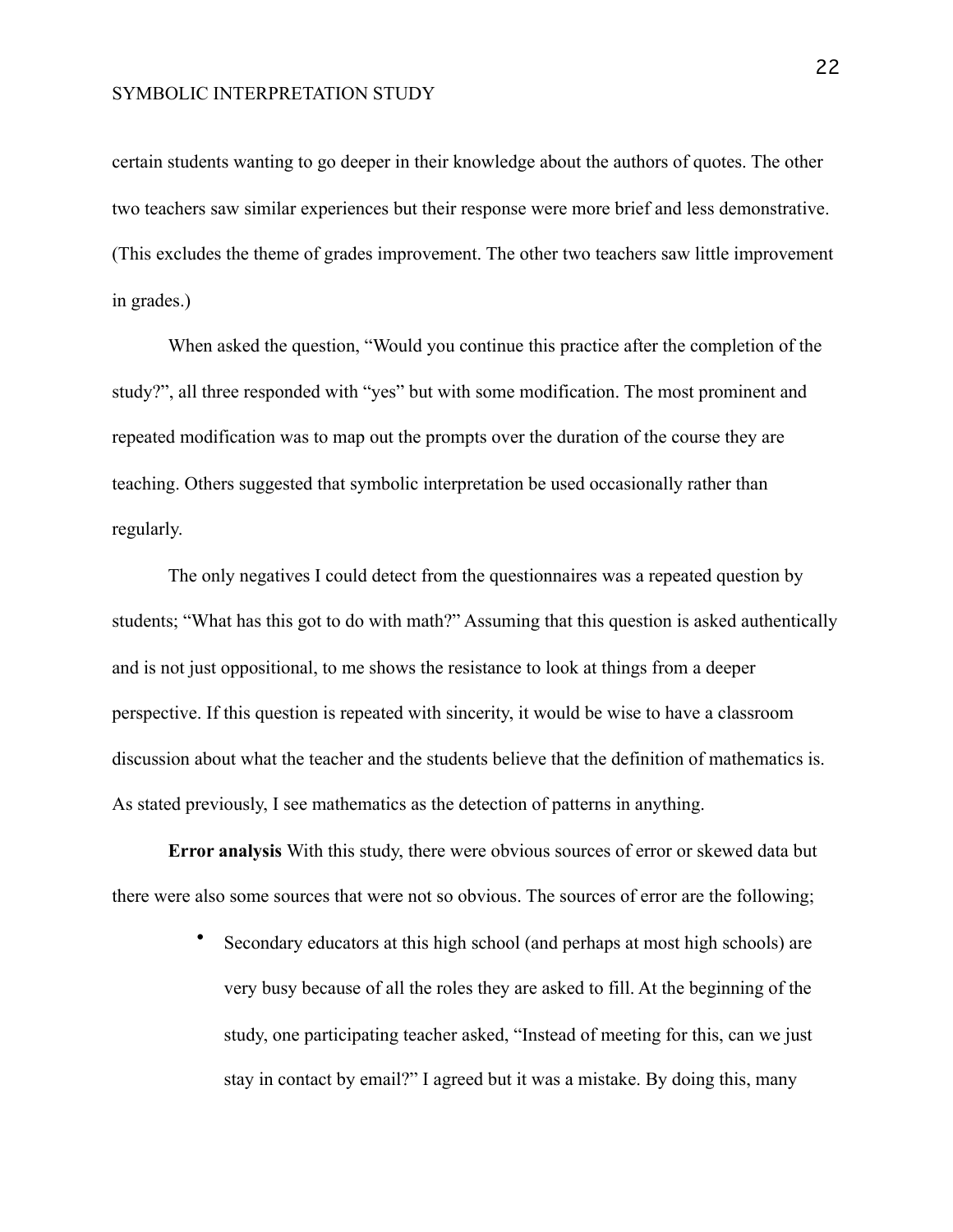issues were not discussed and, therefore, important question were not answered. In addition, a lack of face-to-face meetings possibly led to documentation not being given to the researcher in a timely matter, if it was turned in at all.

- Some of the supporting documents could have been obtained from administrators instead of relying on teachers. Therefore, a request for grades and the number of referrals should have obtained through such a request.
- The timing of this study prevented obtaining referrals, grades and parental contacts from administration at a less busy time like during the summer break. Most of this information is required to be turned in at the end of the school year. The rest of the information can be accessed through an electronic bookkeeping program administered by the school system.
- The program was completely volunteer-based with no incentives. Near the end, I passed out a \$10 gift card to participants as a personal thank you for participating. In retrospect, that was a small payment as compared to the amount of information I was asking for.
- It was suggested from one of the participants that a survey should be sent to the students of the classes, asking their opinion and preference about the different kind of opening. Such a questionnaire might shed some light on the teacherobserved behaviors of the students that were stated in the questionnaires.
- It is possible that there may have been some bias on the part of the teachers involved, including myself. Although all were volunteers, all three volunteers had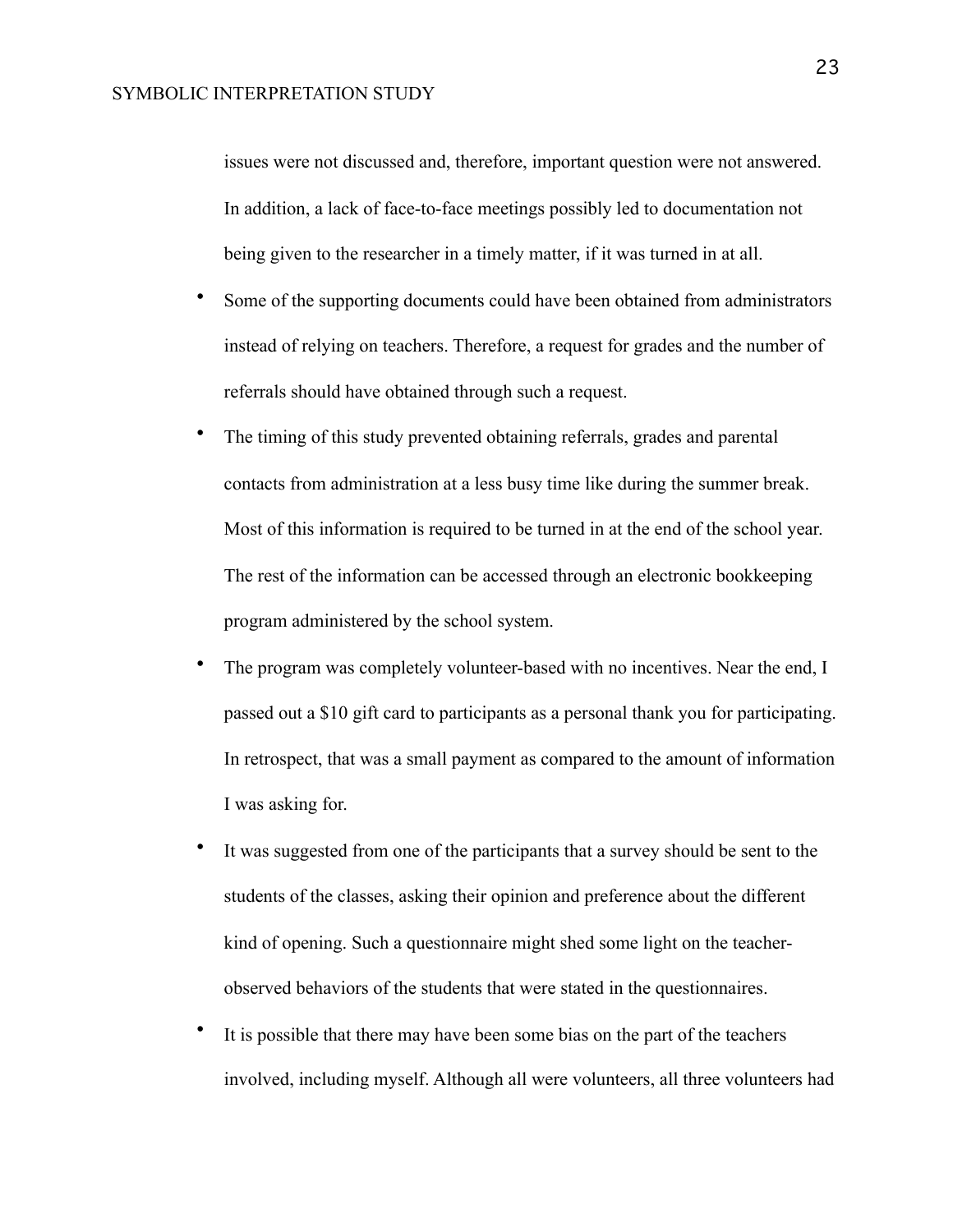a working relationship with the researcher that has lasted over a couple of years. This familiarity may have led to bias towards "helping" the researcher obtain course credit. The researcher tried to do everything to remove any bias but some inherent bias as result of the close relationship cannot be removed.

• The tardiness of the information could have biased the results because many of the questions were about changing perceptions. In this light, tardiness skews this changing perception.

**Future studies and uses and next steps** As stated in the questionnaires, all three participants, as well as the researcher, plan on continue the use of symbolic opening for their mathematics classes. Therefore, it might be helpful, to revisit these teachers at a later period of time and ask questions about the long-term results of using such a practice.

A second approach could be to gather the missing information of this study from school administrators and apply them to the results of this study. The study could thereby be completed as planned, but outside the time constraints of this paper.

Another approach could be to repeat this study but apply the following changes to tighten up the results and test the conclusion reached in this study;

> • Develop an incentive system for completing the different phases of the study. For example, a financial stipend for each questionnaire, for referral information, parental contact information and posted grades. This stipend could be prorated for tardiness.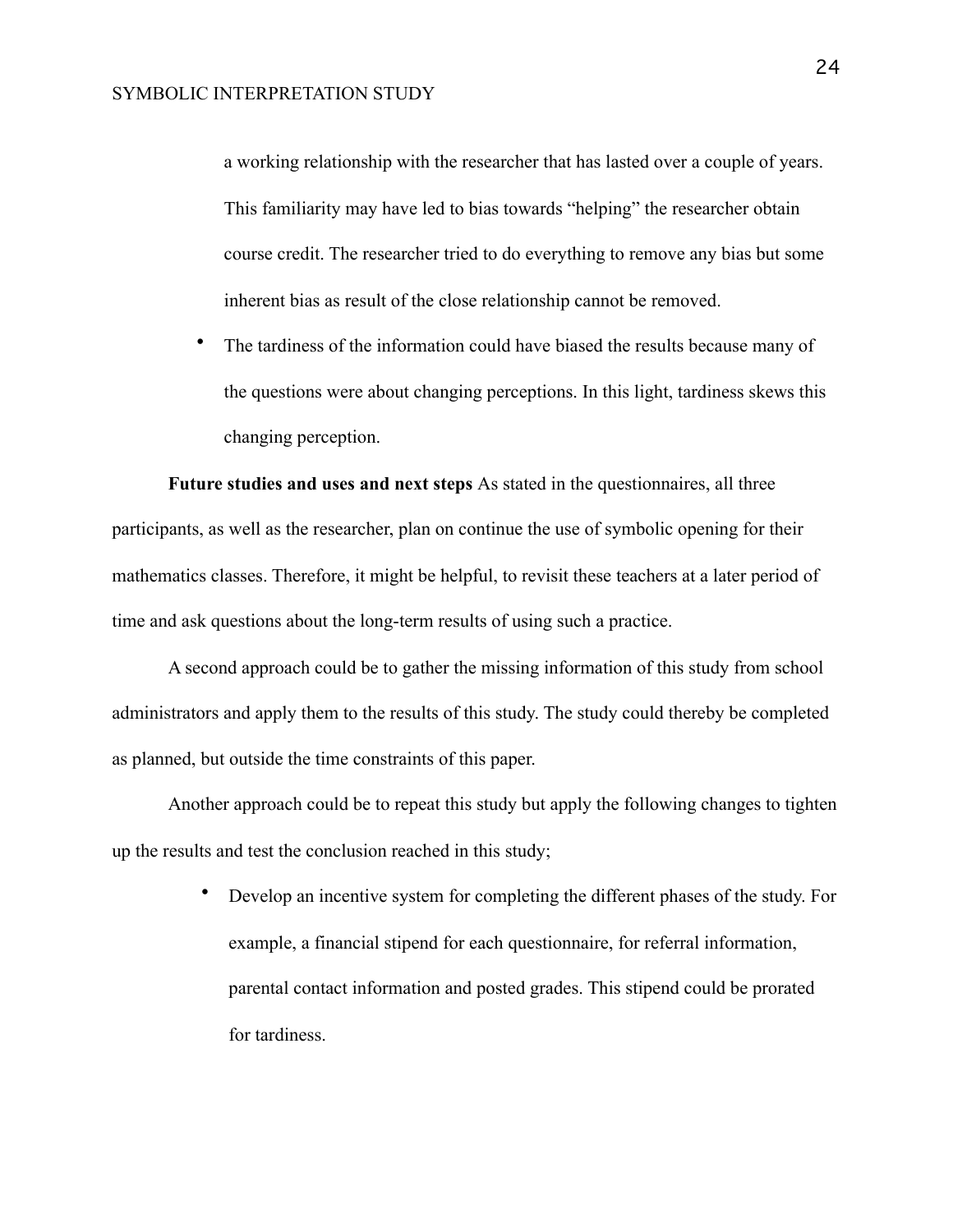- Allow for observations by the researcher in participating classrooms. This could give a better perspective than the questionnaires and could be a cross-reference to the responses in the questionnaires.
- Insist on meeting on regular intervals and include these meeting as part of the stipend plan.
- Choose a school not familiar to the researcher. In this way, some bias can be removed.
- Develop a clearer plan of when and what kind of prompts to be used on each day of the study. However, this plan should be flexible enough to allow for teacher and/or student creativity.
- Include other prompts other than the printed word. It was suggested to use short videos in the practice. The researcher has experimented with some public speaking videos (i.e. Ted Talks) and music videos. The list could also include visual art, depending on the depth of thinking of the students.
- Include suggested questionnaires for students' opinions and other inputs.

## **Conclusion**

In the United States today, the way things are done in public school systems is under fire. (Chappell, 2013). People from all over the world are moving to the United States for its highquality college systems (Zakaria, 2015). However, they are very disappointed with the public school systems (Zakaria, 2015). Therefore, anything that increases the students' involvement in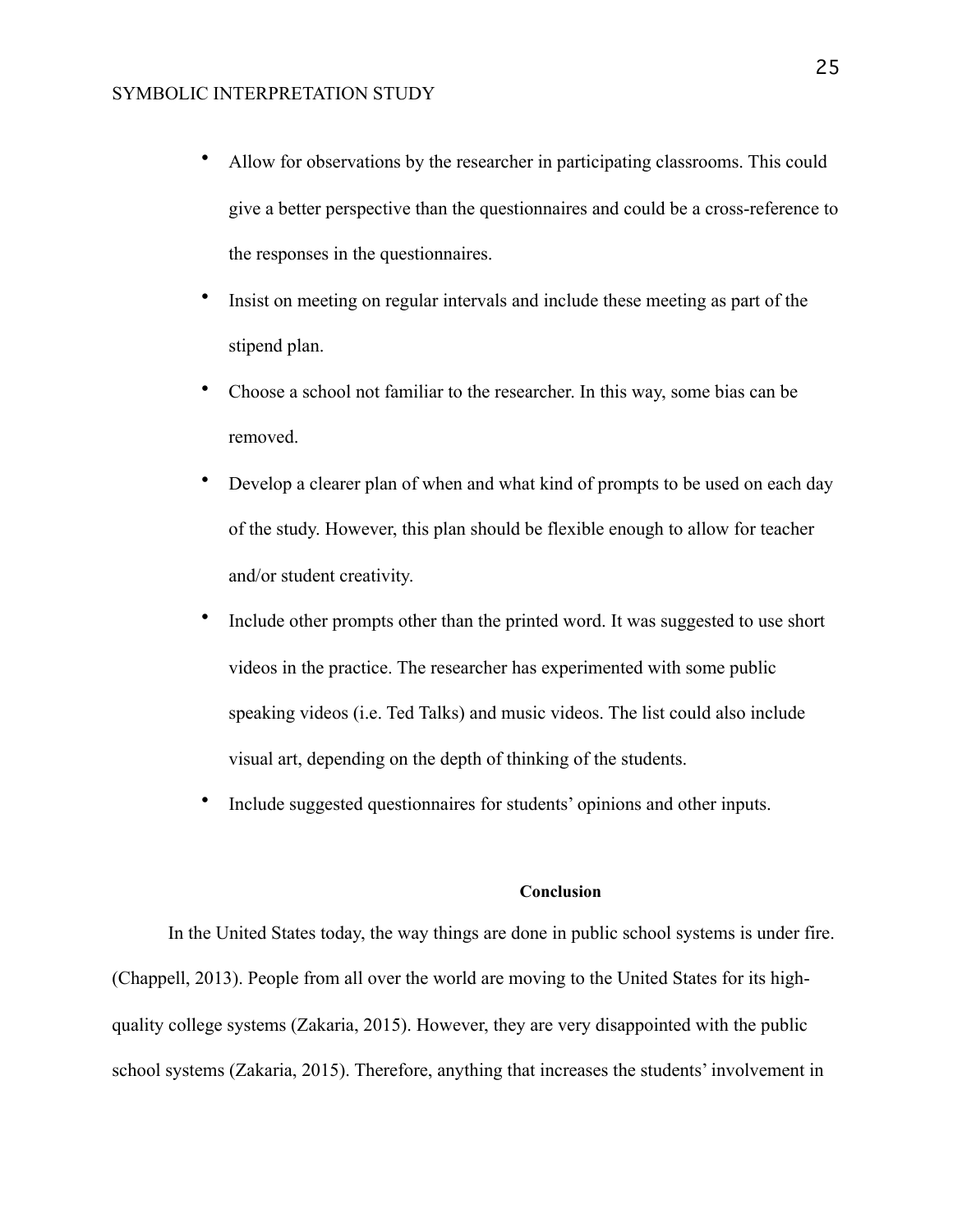their secondary education is an improvement over what American schools have been doing for many years. From the questionnaires of this study, it is apparent that a symbolic approach to warm up mathematics students' minds is a step in that positive direction. Although this study had its previously stated flaws, it gives educators a tool that can be used to blend the students' natural interest in things interestingly symbolic and the symbolism needed, but unwanted, to perform required mathematics. As an added bonus, this approach leads educators and students into a closer relationship that can only help students to become the people they were meant to be, not mention the teachers. This can also lead to more inspired teachers, citizens and lifetime learners.

### **References**

- Cambray, J., & Carter, L. (Eds.) (2004). *Analytical psychology.* New York, NY: Brunner-Routledge.
- Chappell, B. (2013, December 3). U.S. students slide in global ranking on math, reading,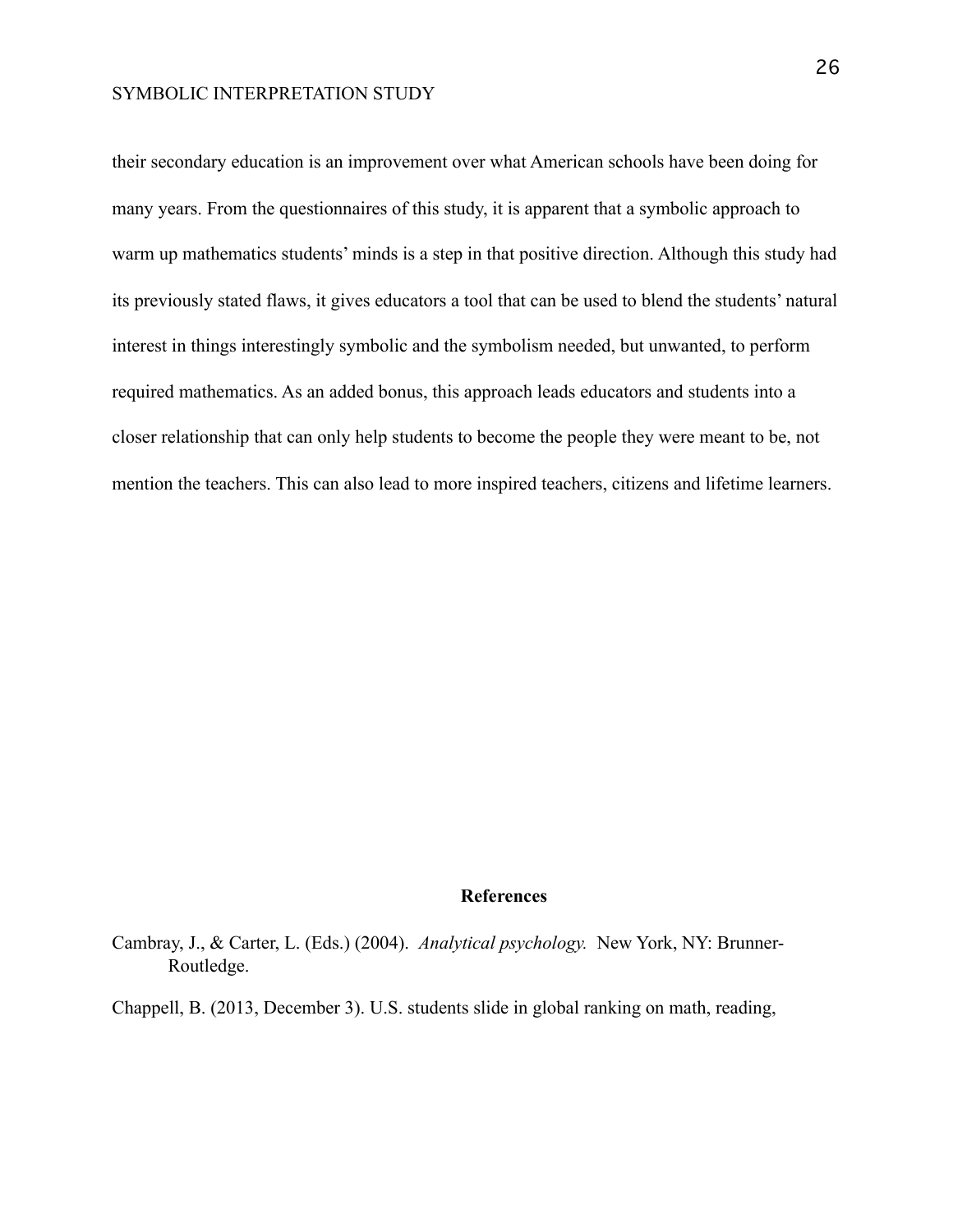science. The Two Way. Retrieved from<http://www.npr.org/blogs/thetwo->

way/2013/12/03/248329823/u-s-high-school-students-slide-in-math-reading-science.

- Domhoff, G. W. (2003). *The scientific study of dreams: neural networks, cognitive development, and content analysis .* Washington, DC: American Psychological Association.
- Glogger, I., Schwonke, R., Holzapfel, L., Nuckles, M., & Renkl, A. (2012). Learning strategies assessed by journal writing: Prediction of learning outcomes by quantity, quality, and combinations of learning strategies. *Journal Of Educational Psychology*, *104*(2), 452-4
- Hibbs, J. (2010). Was there ever any point to the three-part lesson?. *Mathematics Teaching*, (219), 26-27.

Hopstock, P. J., Pelczar, M. P., & National Center for Education Statistics, (. (ED). (2011). *Technical report and user's guide for the program for international student assessment (PISA): 2009 data files and database with U.S. specific variables. NCES 2011-025*. National Center for Education Statistics. Alexandria, VA.

Johnson, R. A. (1986). *Inner work: Using dreams and active imagination for personal growth.*HarperCollins Publishers. New York, NY.

Jung, C. G. (1964). *Man and his symbols*. Dell Publishing. New York, NY.

- Jung, C.G. (1974). *Dreams.* Princeton, NJ: Bollingen Series, Princeton UniversityPress.
- Kaufmann, Y. (2009). T*he way of the image: The orientational approach to the psyche*. Zahaf Books Inc. New York, NY.

King, P., Bulkeley, K. and Welt, B. (2011). *Dreaming in the classroom: Practies, methods, and*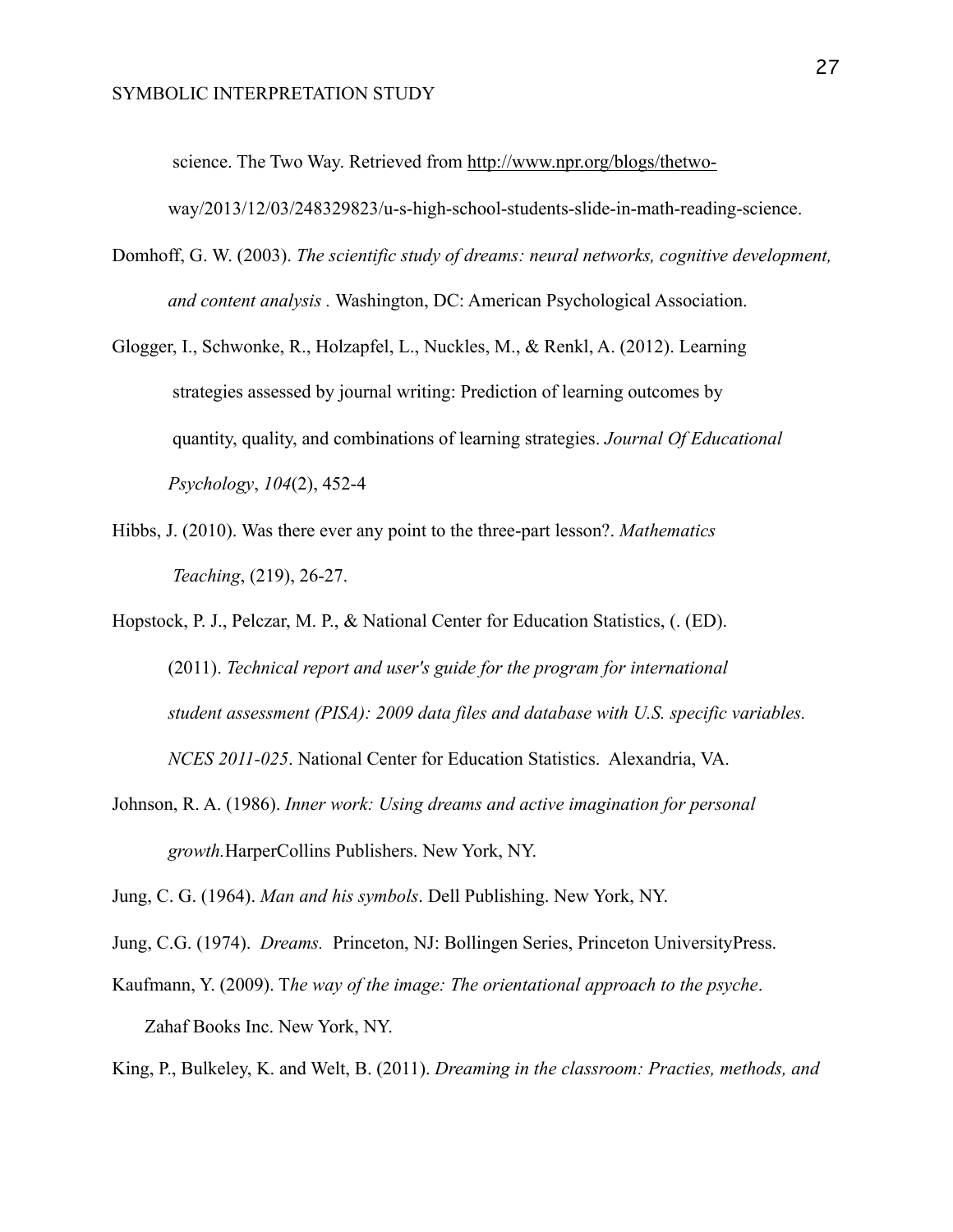*resources in dream education.* Albany, NY: State University of New York Press.

- Kvale, S. & Brinkmann, S. (2009). *Interviews: Learning the craft of qualitative research interviewing.* Thousand Oaks, CA: Sage.
- Lockhart, P. (2009). *A Mathematician's lament: How schools cheat us out of our most fascinating and imaginative artform.* Bellevue Literary Press. New York, NY.
- Mayes, C. (2007). *Inside education: depth psychology in teaching and learning,* Atwood Publishing. Madison, WI.
- National Center for Education Statistics (ED), W. C. (2002). *Highlights from the 2000 program for international student assessment (PISA)*. National Center for Education Statistics. Alexandria, VA.
- Osbon, D.K. (Ed.) (1991). *A Joseph Campbell companion: Reflections on the art of living.* New York, NY: HarperCollins.
- Quattrocchi, M. (1995). *Dreamwork in secondary schools: Its educational value and personal significance* (Doctoral dissertation). Retrieved from ProQuest Dissertations & Theses.

Schulze, B. (2007). *Dream history.* Retrieved from http://library.thinkquest.org

- U.S. Department of Education (2011). *National Center for Education Statistics, Higher Education General Information Survey (HEGIS).* U.S. Department of Education. Alexandria, VA.
- Vealey, R. & Greenleaf, C. (2010). Seeing is believing:understanding and using imagery in